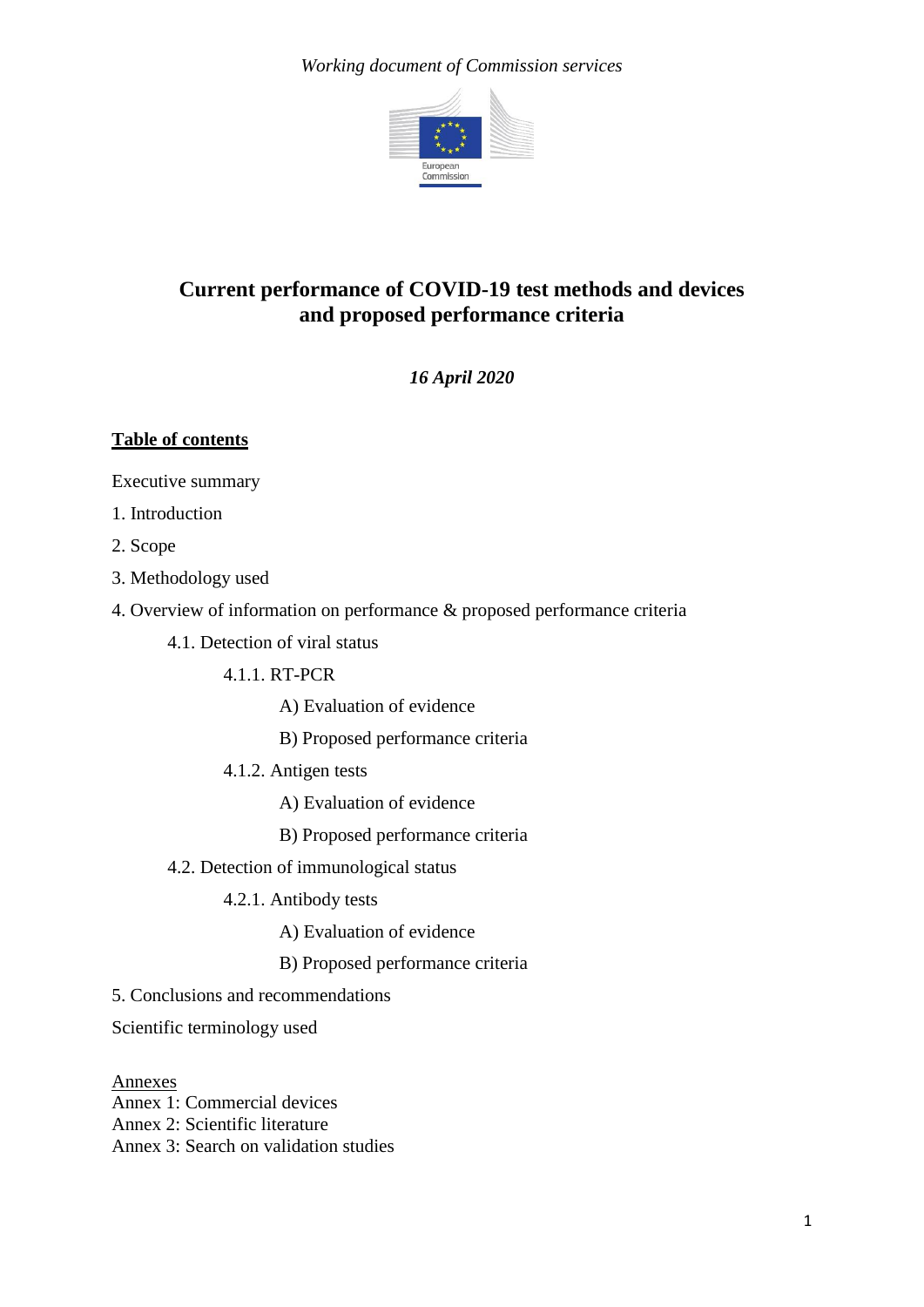#### DISCLAIMER

This working document has been produced as output of a dedicated project group consisting of representatives of the Commission services (DG SANTE, DG JRC, DG RTD), the European Centre for Disease Prevention and Control (ECDC) and several experts from *in vitro* diagnostics competent authorities and health technology assessment. DG JRC conducted the literature review and developed the proposed performance criteria. All other parties contributed input to the project and reviewed the document. DG SANTE coordinated the project group.

The information included in this working document is limited to what could be retrieved from online resources, following the strategy indicated in section 3 of the report, including information provided by members of the project group, up to 06 April 2020.

The correctness of information, such as listed performance data of the test methods and devices, has not been directly confirmed by checking raw experimental data or full technical documentation of the manufacturer (not accessible) or by own laboratory verification or any clinical validation studies. Therefore, the authors should not be deemed responsible for the validity of such data.

The evaluation has been conducted based on information available to the authors on 06 April 2020. Considering the rapidly evolving situation in relation to the development and commercialisation of test methods and diagnostic devices for COVID-19, the completeness of this report is limited to this date.

Because of the urgency of the request to provide this working document, it was not possible to consult with external experts and to perform an independent review of its content.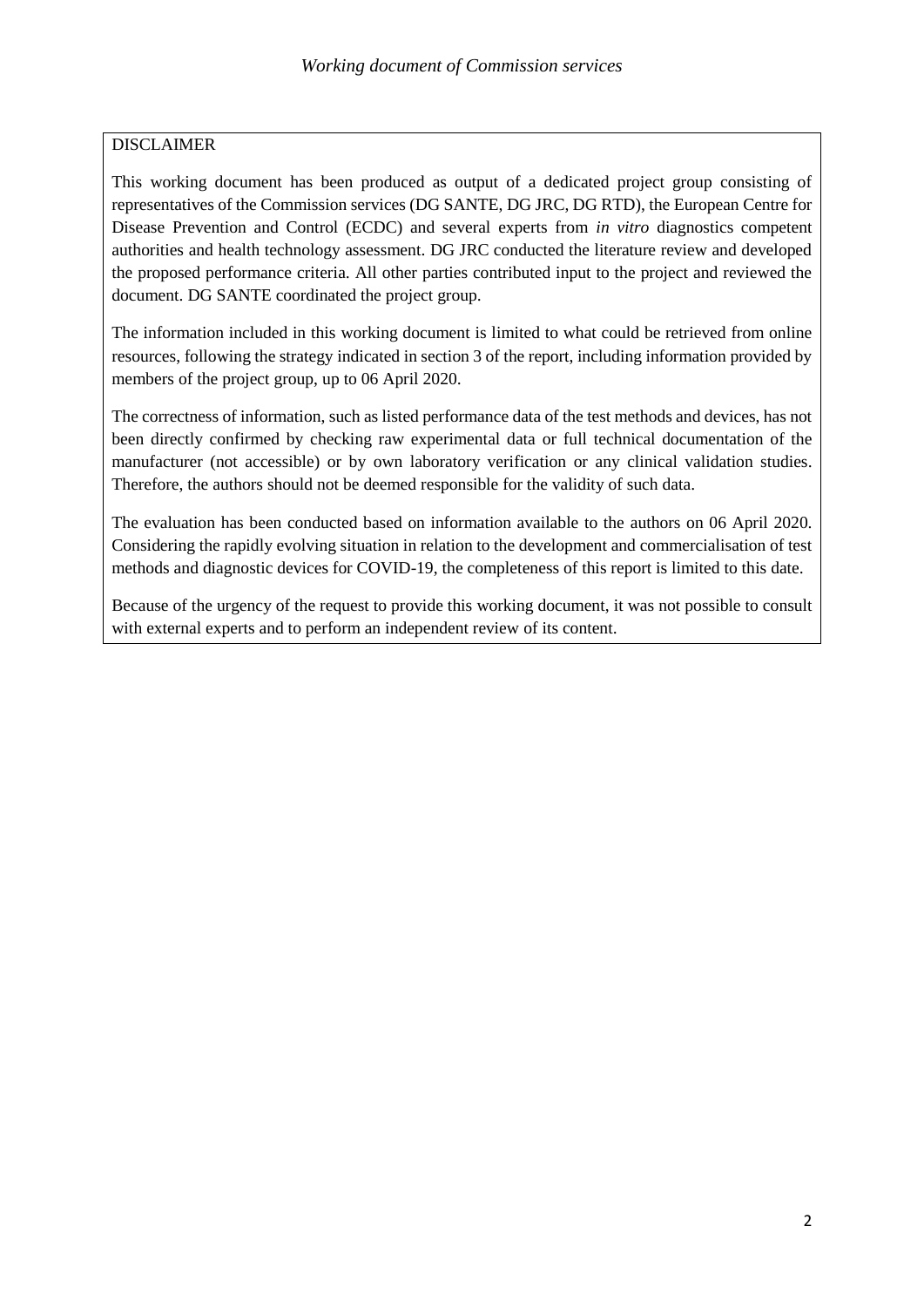# **Executive summary**

The coronavirus disease 2019, abbreviated as COVID-19, is a global pandemic caused by the severe acute respiratory syndrome coronavirus 2 (SARS-CoV-2). Timely and accurate COVID-19 testing is an essential part of the management of the COVID-19 crisis.

In the EU, commercial *in vitro* diagnostic tests for COVID-19 are currently regulated by Directive 98/79/EC on *in vitro* diagnostic devices (the IVDD). As of 26 May 2022, the Directive will be replaced by Regulation (EU) 2017/746 on in vitro diagnostic devices  $(IVDR)^1$ . When assessing conformity with the legislation and prior to affixing the CE-mark, the manufacturer must evaluate the performance of the device and report the performance information in the instructions for use and technical documentation of the device. This is usually achieved by conducting performance studies. In addition to this, after being placed on the market the performance of devices may be validated, i.e. confirmed by additional testing that the manufacturer's specifications are indeed satisfied, e.g. in reference laboratories, academic institutions or national regulatory agencies. Such validation is not legally obligatory but highly recommended for public health decision making, especially in the context of the current COVID-19 crisis. Validation can be done not only for CE-marked devices but should also be performed for in-house laboratory protocols.

The aim of this working document was to collect and review publicly available information from manufacturers on commercially available devices for COVID-19<sup>2</sup> and to review performance assessment studies of test methods and devices for COVID-19 that have been performed by academic institutions, national regulatory agencies, international organisations, health technology assessment (HTA) bodies, reference laboratories, and similar organisations. Moreover, this report proposes performance criteria for different types of COVID-19 test methods and devices.

The tests used for COVID-19 can be classified into two groups. The first group contains tests that can **detect the presence of the virus itself (RNA and antigen tests)**. The main purposes of these tests are to support the diagnosis of patients with COVID-19-like symptoms, to screen for infections in crucial target groups like healthcare workers, and to test whether an individual recovered from COVID-19 is still infectious. The second group of tests **detect the immune response of the body against the SARS-CoV-2 virus, i.e. they report on past or ongoing infection with the virus (antibody tests)**. The immunity conferred by the antibodies is still under investigation. Once this is clarified, such antibody tests would be, together with the direct virus detection, an essential tool in the development of de-escalation strategies in which mobility and contact restrictions could be removed for people with proven immunity.

## **Literature review**

1

**RNA tests**, based on a reverse transcriptase polymerase chain reaction (RT-PCR), are usually laboratory-based and need special equipment. Published in-house protocols (i.e. not based on commercial devices) generally perform well, in particular with low limits of detection and high analytical specificity. From the review of the literature, although several new methods are being developed, it is still recommended to use tests that explicitly declare the implementation of a WHO protocol, of which also validated versions are available. As for CE-marked devices, 78

<sup>&</sup>lt;sup>1</sup> In the currently ongoing transition period, devices may also be placed on the market if they comply with the Regulation, according to its Article 110.

<sup>&</sup>lt;sup>2</sup> It should be noted that full information on the manufacturer's performance evaluation of the device is contained in the technical documentation required by Annex III of the IVDD. Manufacturer technical documentation is not publicly available and was outside the scope of this study.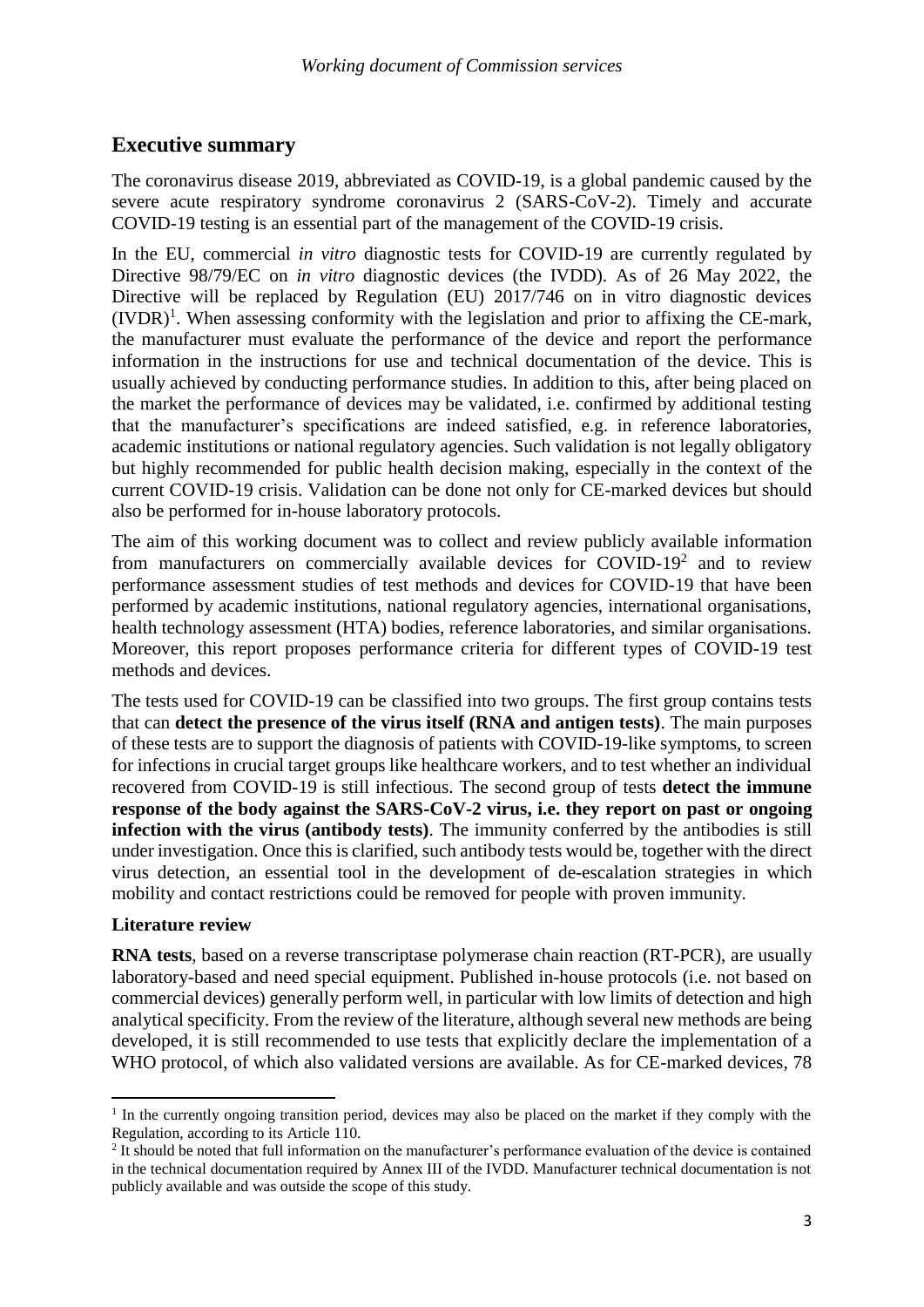CE-marked RNA tests were identified. The performance parameters reported by the manufacturers were also overall good, in line with those in the published literature. Nevertheless it is difficult to link scientific publications to specific CE-marked devices as the latter do not disclose the RNA sequences detected by the test.

**Antigen tests** are available generally in a rapid test form that could be used at the point of care. These can potentially offer practical advantages compared to RNA tests for the purpose of reporting on the infectious status. However, the field of antigen tests for COVID-19 appears to be still relatively immature and information on their performance in the scientific literature is scarce. Only 13 antigen tests are CE-marked to date.

As regards information on **antibody tests** 101 CE-marked antibody devices were identified. Overall good levels of sensitivity and specificity are claimed (however not validated by third parties), with the exception of early infection when antibodies are only beginning to be produced. It is not clear how the performance of protocols reported in the literature translates to CE-marked tests. Tests that detect two antibody types at the same time (IgG and IgM) are superior to the ones testing for only one antibody.

In general, on the basis of the literature review it is difficult to recommend particular tests on the basis of independent studies, also because those usually do not mention specific devices.

#### **Performance criteria**

The proposed performance criteria for different types of COVID-19 devices are intended as additional guidance to the legally obligatory requirements defined in the IVDD (or IVDR). The proposals cover both analytical performance (relating to how well the marker of interest is detected) and clinical performance (relating to how well the device actually informs on patient status). They also include additional elements on descriptive information, quality control and safety measures. The **most critical performance parameters** for reliable decision-making are:

- **for identifying if a person is infected with SARS-CoV-2**: the **diagnostic sensitivity** of the RNA or antigen test, as false negative test results have to be avoided;
- **for identifying the persons who have developed an immune response** against SARS-CoV-2: the **diagnostic specificity** of the antibody test, as false positive test results have to be avoided.

The information collected in the working document clearly shows that currently available evidence on the reliability and comparability of most COVID-19 tests is limited and has to be expanded as soon as possible to ensure that these tests demonstrate suitability for their intended use. It should be kept in mind that in particular clinical studies are time and resource consuming and therefore an immense benefit would come from **pooling efforts** for test validation, including both sharing data and organising joint studies. A prerequisite for effective assessment of performance, both for the manufacturer in carrying out performance evaluation and for the laboratories validating that performance, is the **availability of necessary control samples and reference materials**. Some of these may be challenging to develop, such as positive virus samples that would be needed for antigen tests. In addition, it is necessary to discuss approaches to **enable more meaningful comparisons and standardisation**, including both methods to achieve this and availability of comparator data sets. Discussions among regulators and all stakeholders are necessary to tackle these issues in a pragmatic way to ensure that COVID-19 devices of the highest reasonably achievable performance level are available in the EU.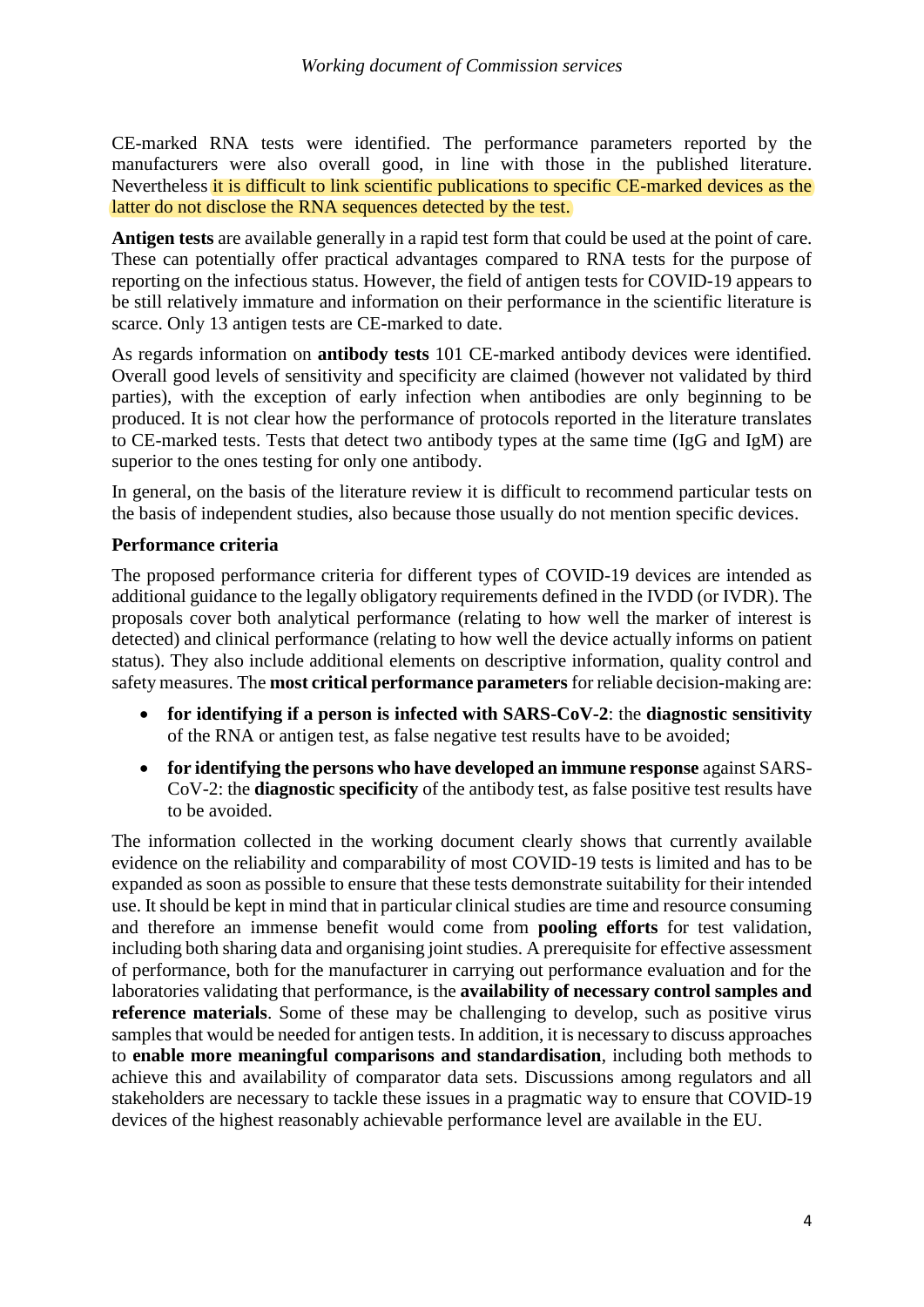# **1. Introduction**

The coronavirus disease 2019, abbreviated to COVID-19, is a global pandemic caused by the severe acute respiratory syndrome coronavirus 2 (SARS-CoV-2). *In vitro* diagnostic tests play an essential role for a rapid and effective response to this crisis as they contribute to patient screening, diagnosis, monitoring/treatment, as well as epidemiologic recovery/surveillance (see Figure 1).



**Figure 1**: Testing in the context of the COVID-19 disease

At present real-time reverse transcription polymerase chain reaction (RT-PCR) is the gold standard for diagnosing suspected cases of COVID-19. These methods, targeting viral ribonucleic acid (RNA), are currently used as the preferred approach to identify the SARS-CoV-2 virus directly.

The RNA contained in this virus is generally detectable in respiratory specimens during the early and acute phases of infection. Whilst positive results are indicative of the presence of SARS-CoV-2 RNA, a clinical correlation with the patient history and other diagnostic information is necessary to determine the infection status of the patient. Positive results do not rule out an additional bacterial infection or a co-infection with other viruses.

Negative results do not preclude a SARS-CoV-2 infection and should not be used as the sole basis for treatment or other patient management decisions. For instance, negative RT-PCR results from throat swabs occur in the later infection phase when the virus has migrated into the lung. Negative results should be combined with clinical observations, patient history and epidemiological information.

Parts of the coronavirus, in particular several proteins on its surface, are able to act in the body of an infected person as antigens, i.e. they can cause an immunological reaction. In the context of a test, the detection of those 'foreign' proteins can also be used as a signal of a viral infection. The antibodies produced by the patient's adaptive immune system to recognise and neutralise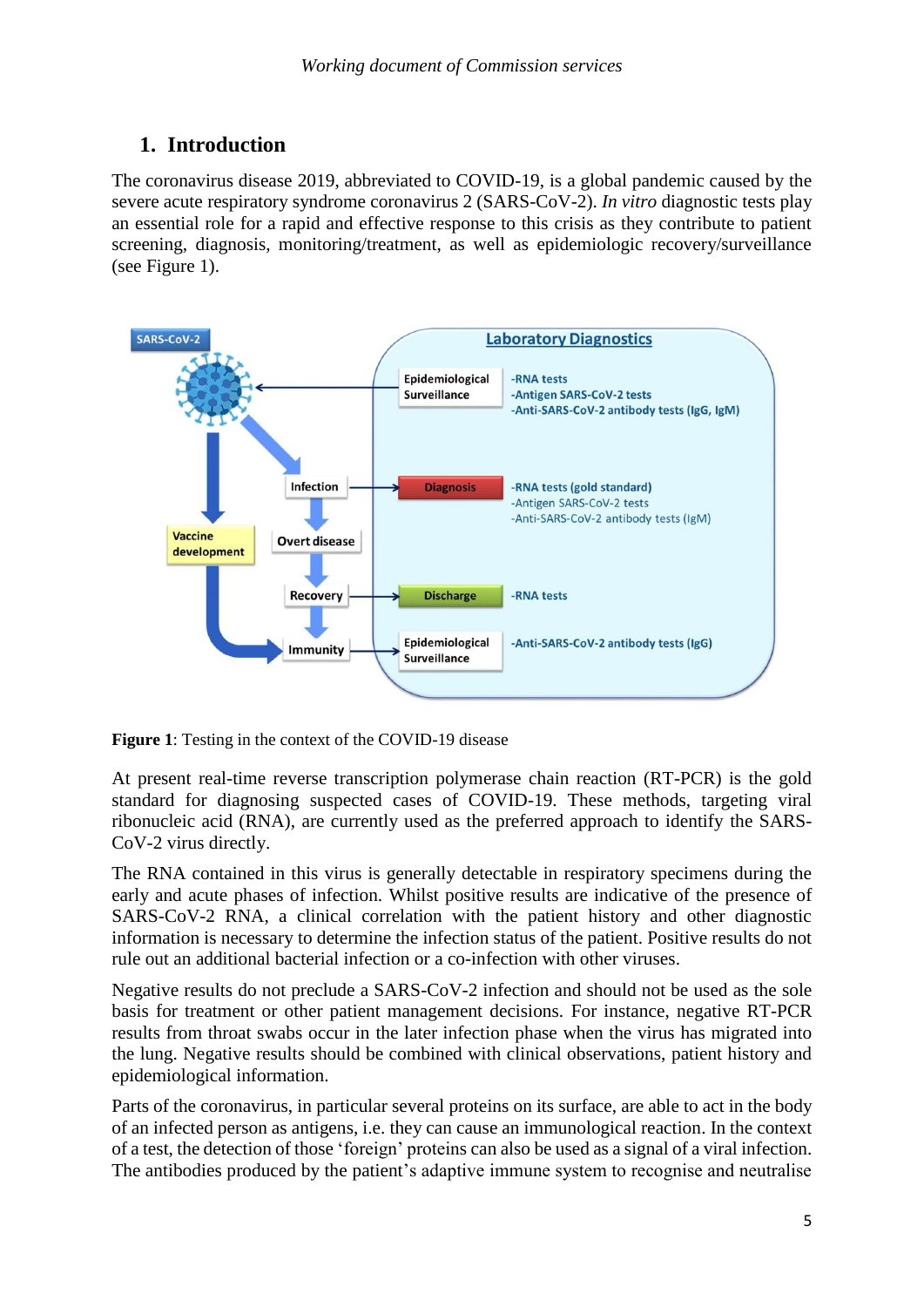the antigens can also be detected. These antibodies are secreted into the blood and mucosa. Antigens are likely detectable at a much earlier stage in the COVID-19 infection process than the antibodies produced as part of an immune response. Antigen tests give information on the patient's coronavirus infection status and determine whether a person should be isolated. Antibody tests provide information on a patient's immune status. After infection, the first antibodies to appear in the blood are of the IgM type. They initiate the first line of defence. IgA antibodies, which appear around the same time as the IgM, are mainly present in the mucosa and at lower concentrations in the blood. 3 IgG antibodies appear later, and further control the infection. Typically IgM antibodies disappear in several weeks to months, but IgG could remain present in the blood for many years, or even the rest of the person's life, and play a role in protective immunity. It has been found that COVID-19 patients produce antibodies in a similar pattern. Figure 2 presents results from a study on anti-SARS-CoV-2 which shows IgM and IgG levels over time. Antibody tests would give negative results in the early stages of disease.



**Figure 2:** Estimated timeline of IgM and IgG antibody levels to SARS-CoV-2 from the onset of symptoms (adapted from **<sup>4</sup>** )

Both antigen and antibody testing is based on the application of immunological reactions to capture and detect either SARS-CoV-2 components or the patient's antibodies, respectively. Such tests are collectively called immunoassays. The present value of immunoassays (both antibody and antigen tests) for COVID-19 diagnosis and monitoring is heavily debated. These tests are currently not recommended for the diagnosis of suspected COVID-19 cases by the European Centre for Disease Prevention and Control  $(ECDC)^5$ , the World Health Organization

<span id="page-5-0"></span> $\overline{a}$ 

<https://www.sciencedirect.com/science/article/pii/S0163445320301389?via%3Dihub>

<sup>&</sup>lt;sup>3</sup> Li Guo, Lili Ren, Siyuan Yang et al. Profiling Early Humoral Response To Diagnose Novel Coronavirus Disease (COVID-19) Clinical Infectious Diseases (2020), doi:

<https://academic.oup.com/cid/article/doi/10.1093/cid/ciaa310/5810754>

<sup>&</sup>lt;sup>4</sup> Ai Tang Xiao, Chun Gao, Sheng Zhang, Profile of Specific Antibodies to SARS-CoV-2: The First Report, Journal of Infection (2020), doi:

<sup>5</sup> ECDC Rapid risk assessment: Coronavirus disease 2019 (Covid-19) pandemic: increased transmission in the EU/EEA and the UK, eighth update, [https://www.ecdc.europa.eu/en/publications-data/rapid-risk-assessment](https://www.ecdc.europa.eu/en/publications-data/rapid-risk-assessment-coronavirus-disease-2019-covid-19-pandemic-eighth-update)[coronavirus-disease-2019-covid-19-pandemic-eighth-update](https://www.ecdc.europa.eu/en/publications-data/rapid-risk-assessment-coronavirus-disease-2019-covid-19-pandemic-eighth-update)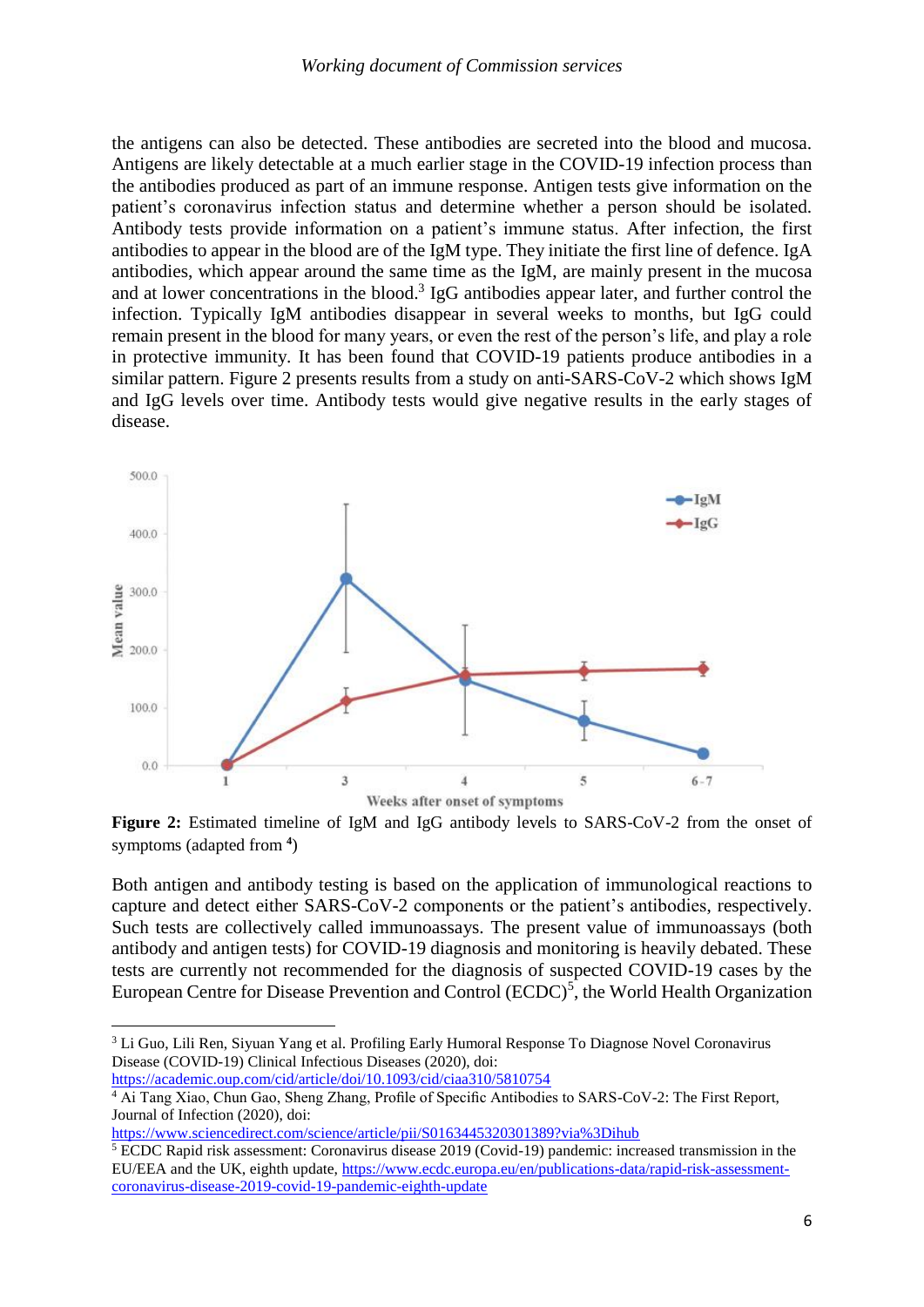(WHO), the Centers of Disease Control and Prevention (CDC) in the United States<sup>6</sup> and other public health organizations. The ECDC has indicated that clinical trials are needed for the clinical validation of COVID-19 immunoassays before they can be safely and reliably used for medical or public health decision making.<sup>7,8</sup> In addition, the Food and Drug Agency (FDA) of the United States has stated that results from immunoassays should not be used as the sole basis to diagnose or exclude a SARS-CoV-2 infection.<sup>9</sup>

It is too early for sound scientific evidence on the long-term protective immunity against SARS-CoV-2. However, the ECDC has advised the EU that immunoassays detecting specific antibodies against SARS-CoV-2 will play an important role in the future for epidemiological surveillance, evaluation of immunity and the outcome of vaccination studies.<sup>[5](#page-5-0)</sup>

Table 1 illustrates in a simplified manner the correlation between different test results and the phase of infection. It describes an envisaged 'ideal decision' situation that is so far not validated and achieved by currently available tests and data therefrom.

| COVID-19<br><i>phase</i>     | RNA test*    | <b>Antigen test</b>             | IgM test                       | <b>IgG</b> test |
|------------------------------|--------------|---------------------------------|--------------------------------|-----------------|
| before infection             | $negative**$ | negative**                      | negative                       | negative        |
| first phase of<br>infection  | positive     | positive later<br>than RNA test | negative                       | negative        |
| second phase of<br>infection | positive     | positive                        | positive***                    | negative        |
| last phase of<br>infection   | positive     | positive                        | positive***                    | positive***     |
| after infection              | negative**   | $negative**$                    | positive and<br>later negative | positive***     |

**Table 1:** Envisaged indications on a person's COVID-19 status from testing different targets

\*with optimal specimen sampled

**.** 

\*\*diagnostic sensitivity of the test very important (see 4.1.1  $\&$  4.1.2)

\*\*\*diagnostic specificity of the test very important (see 4.2.1)

The combination of test results from RT-PCR, antigen and antibody testing can provide a clearer picture on the status of a patient. When the RT-PCR and the antigen test results are positive (independently from the presence of symptoms), this indicates that the person is

<sup>6</sup> Centers of Disease Control and Prevention (CDC): Information for laboratories website: <https://www.cdc.gov/coronavirus/2019-nCoV/lab/index.html>

 $\frac{7}{7}$  European Centre for Disease Prevention and Control (ECDC): An overview of the rapid test situation for COVID-19 diagnosis in the EU/EEA [https://www.ecdc.europa.eu/en/publications-data/overview-rapid-test](https://www.ecdc.europa.eu/en/publications-data/overview-rapid-test-situation-covid-19-diagnosis-eueea)[situation-covid-19-diagnosis-eueea](https://www.ecdc.europa.eu/en/publications-data/overview-rapid-test-situation-covid-19-diagnosis-eueea)

<sup>8</sup> In the EU regulatory framework for in vitro diagnostic medical devices, these trials, when carried out by the manufacturer for the purposes of CE-marking, are called 'performance studies'

<sup>&</sup>lt;sup>9</sup> FDA Policy for Diagnostic tests for Coronavirus Disease-2019 during the public health emergency: [https://www.fda.gov/regulatory-information/search-fda-guidance-documents/policy-diagnostic-tests](https://www.fda.gov/regulatory-information/search-fda-guidance-documents/policy-diagnostic-tests-coronavirus-disease-2019-during-public-health-emergency)[coronavirus-disease-2019-during-public-health-emergency](https://www.fda.gov/regulatory-information/search-fda-guidance-documents/policy-diagnostic-tests-coronavirus-disease-2019-during-public-health-emergency)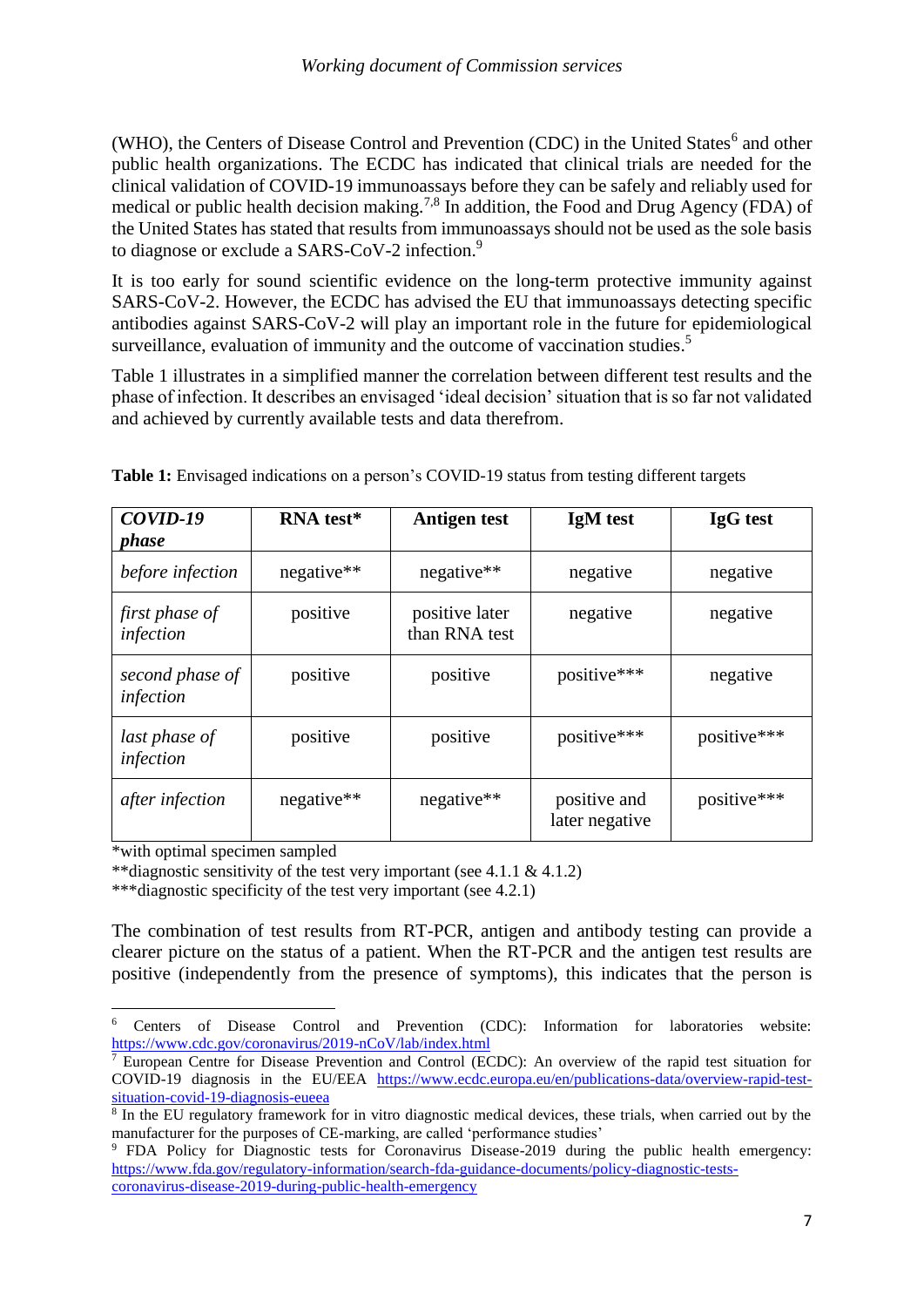infected and the virus is present and replicating in the body. The presence of IgM and IgG, as detected by immunological tests, shows that the patient's immune system is reacting to a recent infection (IgM) and that the patient has developed (temporary) immunity to the virus (IgG).

The screening of persons with or without symptoms can be differentiated based on the purpose and the testing techniques. Testing based on RT-PCR or an antigen test is important for the identification of infectious cases, as it confirms that the virus is present in the body. This information is essential for assessing the risk of spreading of the virus and to understand the chains of infection.

Antibody testing, coupled with RT-PCR, will be important for surveillance and provides a tool for developing an exit strategy with selective restrictions as a reaction to the pandemic<sup>[5](#page-5-0)</sup>. Antibody tests can indicate who has had the virus and therefore may be immune, although as stated previously sound scientific evidence on the long-term protective immunity against SARS-CoV-2 is still lacking. Surveillance based on antibody testing may reduce the burden on direct virus testing. In the short term, it could also contribute to inform whether people with a demonstrated immunity could be exempt from confinement measures.

Under normal conditions, any positive result detected during screening tests should undergo confirmatory testing using more reliable methods. In case of COVID-19, two different scenarios based on the epidemiological situation are proposed by  $WHO^{10}$ : in areas with no or low virus circulation<sup>11</sup>, suspected cases should be confirmed by a positive RT-PCR result for at least two different targets of the virus genome or a positive RT-PCR result for the presence of a beta-coronavirus that is further identified by partial or whole sequencing of the virus genome. However, in the situation where the virus is widespread and where a second confirmatory test might not be feasible or delay the medical decision, screening by RT-PCR of a single discriminatory target is considered sufficient.<sup>[5](#page-5-0)</sup>

In the light of infrastructure limitations and supply shortages, access to reliable rapid diagnostic tests could alleviate the pressure on laboratories and expand testing capacities<sup>[5](#page-5-0)</sup>. Rapid tests, as defined in the common technical specifications for IVD (revised Commission Decision  $2002/364/EC^{12}$  are qualitative or semi-quantitative tests, which involve non-automated procedures and have been designed to provide a fast result. Both antigen and antibody tests can be found on the market in the form of rapid tests. Moreover, such rapid tests can be designed either for use by health professionals or by lay users. In the latter case they would fall under the category of self-tests, which have to undergo additional verification by a notified body before being placed on the market. Self-testing performed by non-professionals could be a tool to reduce the burden on testing laboratories, but despite efforts by many companies to provide these tests, the EU notified bodies have not yet issued certificates for any such test, and Member State competent authorities are generally not in favour of their use for COVID-19 at this stage.

Point-of-care tests (POCT), also termed near-patient tests, carried out by professionals can provide quicker results than laboratory tests. Some tests of this kind have been CE-marked.

**.** 

<sup>&</sup>lt;sup>10</sup> [https://www.who.int/publications-detail/laboratory-testing-for-2019-novel-coronavirus-in-suspected-human](https://www.who.int/publications-detail/laboratory-testing-for-2019-novel-coronavirus-in-suspected-human-cases-20200117)[cases-20200117](https://www.who.int/publications-detail/laboratory-testing-for-2019-novel-coronavirus-in-suspected-human-cases-20200117)

<sup>&</sup>lt;sup>11</sup> According to ECDC daily reports, low circulation EU countries (less than 0.2% of reported cases/1000 habitants) are at present: Greece, Poland, Slovakia, Hungary, Bulgaria

<sup>&</sup>lt;sup>12</sup> Commission Decision 2002/364/EC on common specifications for in vitro diagnostic devices, OJ L 131, 16.5.2002, p. 17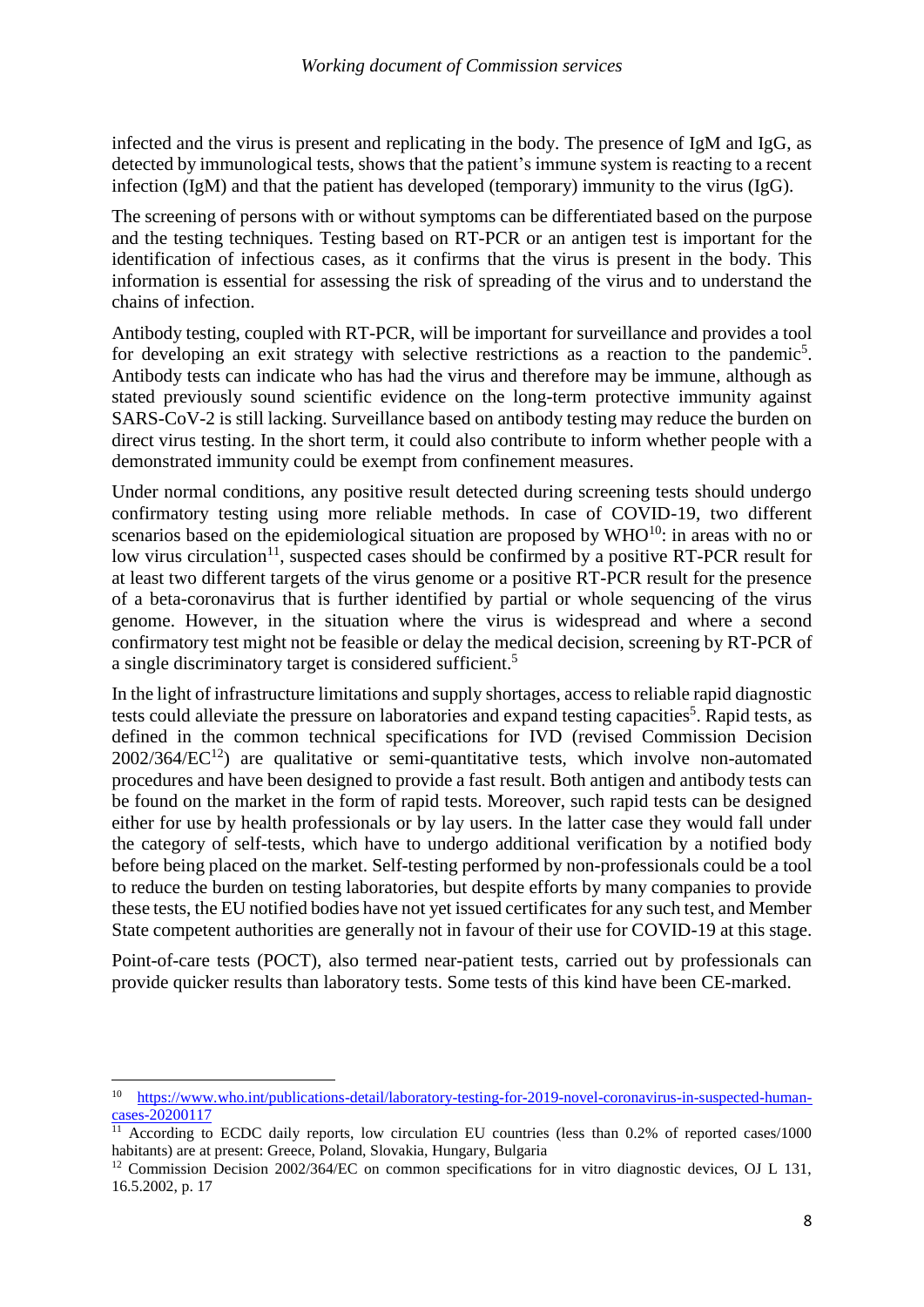# *2.* **Scope**

This report has been established under the mandate to collect and review performance assessment studies of test methods and devices for COVID-19 relevant to the EU that have been performed by academic institutions, national regulatory agencies, international organisations, health technology assessment (HTA) bodies, reference laboratories, and similar organisations, and to suggest performance criteria for different types of COVID-19 test methods and devices. The report does not provide a quality ranking of specific tests or devices with respect to their reliability or performance. Moreover, it does not rank commercial devices regarding their usefulness for the different tasks in COVID-19 diagnostics.

Readers should bear in mind that this report is based on the information available to the authors up to 06 April 2020.

Devices placed on the market in the EU must comply with the relevant requirements of Directive 98/79/EC on *in vitro* diagnostic medical devices (IVDD)<sup>13</sup>. As of 26 May 2022, the Directive will be replaced by Regulation (EU)  $2017/746$  (IVDR)<sup>14</sup> and during the currently ongoing transition period it is also possible to place on the market devices which comply with the IVDR according to its Article 110. The performance criteria proposed in this document are intended as additional temporary emergency guidance, in view of the COVID-19 pandemic, that cannot replace the essential requirements given in the IVDD or IVDR. Ultimately, manufacturers are responsible for bringing the corresponding devices in full conformity with all requirements of the IVDD or IVDR.

1

<sup>13</sup> OJ L 331, 7.12.1998, p.1

 $14$  OJ L 117, 5.5.2017, p. 176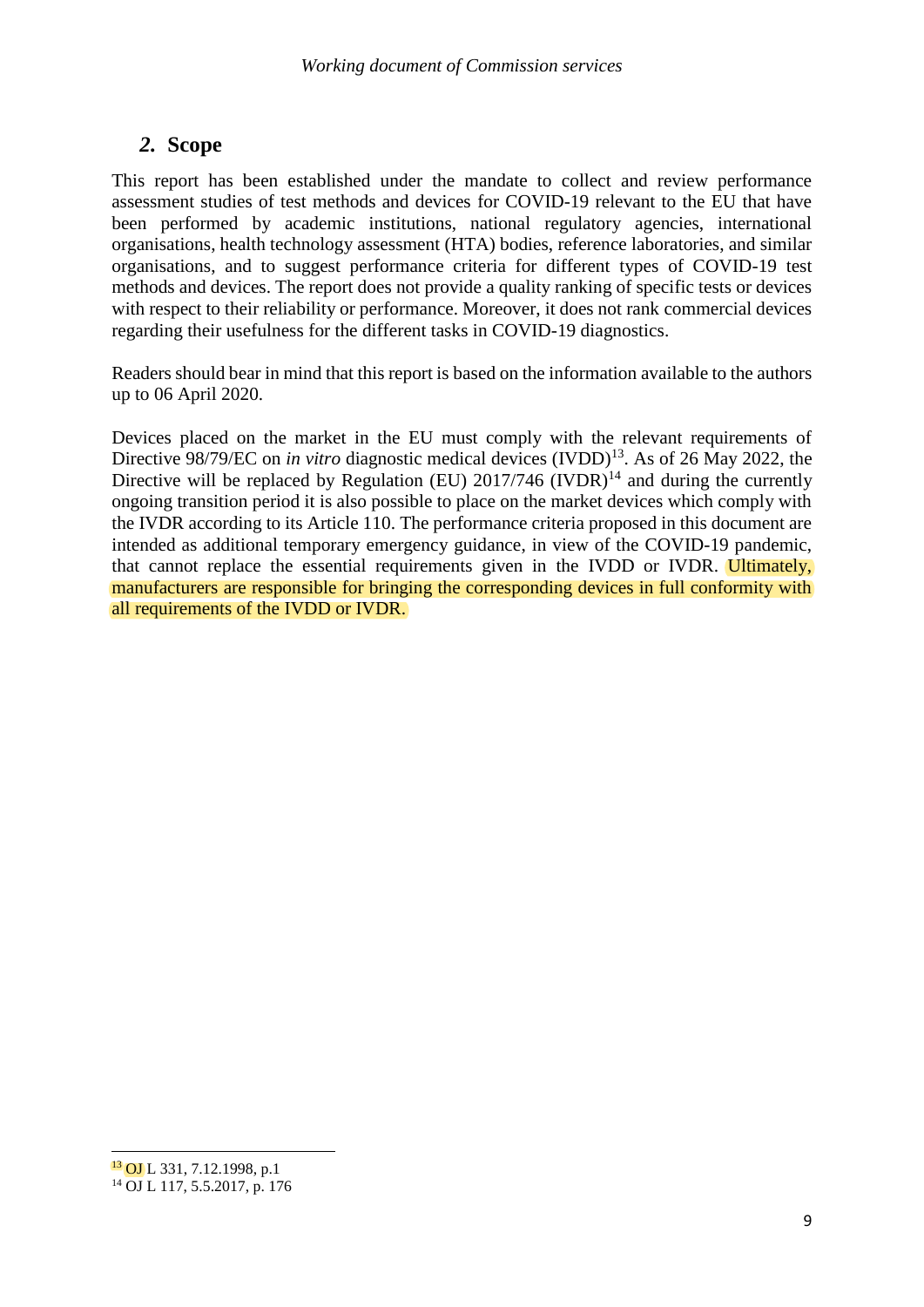# **3. Methodology used**

The evidence collected regarding the performance of test methods and devices for COVID-19 testing and diagnostics included:

- published peer-reviewed journal articles and non-peer-reviewed manuscript preprints;
- industry documentation on product technical specifications or instructions for use;
- non-peer reviewed published studies or assessment reports by national/international regulatory agencies, including WHO EUL prequalification of IVD;
- preliminary results from validation studies by clinical or reference laboratories reported to open access clinical research registries.

# *Search strategy for scientific literature*

The literature search to identify documents describing the use (or evaluation) of methods for SARS-CoV-2 detection was performed on April  $4<sup>th</sup>$ , 2020, in three resources:

- Scopus [\(https://www.scopus.com\)](https://www.scopus.com/), peer-reviewed articles;
- bioRxiv [\(https://www.biorxiv.org/\)](https://www.biorxiv.org/), preprints;
- Europe PMC [\(https://europepmc.org/\)](https://europepmc.org/), peer-reviewed articles and preprints.

# *Scopus*

The search was performed using the following string:

```
TITLE-ABS-KEY (covid OR "sars-cov-2" OR "2019-nCoV")
```
The results (1028 articles) were downloaded as a tab-separated document.

Using a script, each entry was scanned (title, abstract, author keywords and index keywords) for any of the following strings: "detection", "diagnos", "polymerase", "immuno".

The results (218 articles) were extracted and reviewed one by one to identify relevant articles based on the title (and, when necessary, the abstract). The final selection contained 13 articles.

# *bioRxiv*

The bioRxiv site provides a link listing COVID-19 SARS-CoV-2 preprints from both medRxiv and bioRxiv [\(https://connect.biorxiv.org/relate/content/181\)](https://connect.biorxiv.org/relate/content/181).

The JSON version of this list (1146 articles, 886 med $Rxiv$ , 260 bioRxiv on April 4<sup>th</sup>) was retrieved by a script and each entry was scanned (title and abstract) for any of the following strings: "detection", "diagnos", "polymerase", "immuno".

The results (312 articles) were extracted and reviewed one by one to identify relevant articles based on the title (and, when necessary, the abstract). The final selection contained 62 articles.

# *Europe PMC*

The search was performed using the following string:

("2019-nCoV" OR "COVID-19" OR "SARS-CoV-2") AND (detect\* OR diagnos\*) AND (FIRST\_PDATE:2020)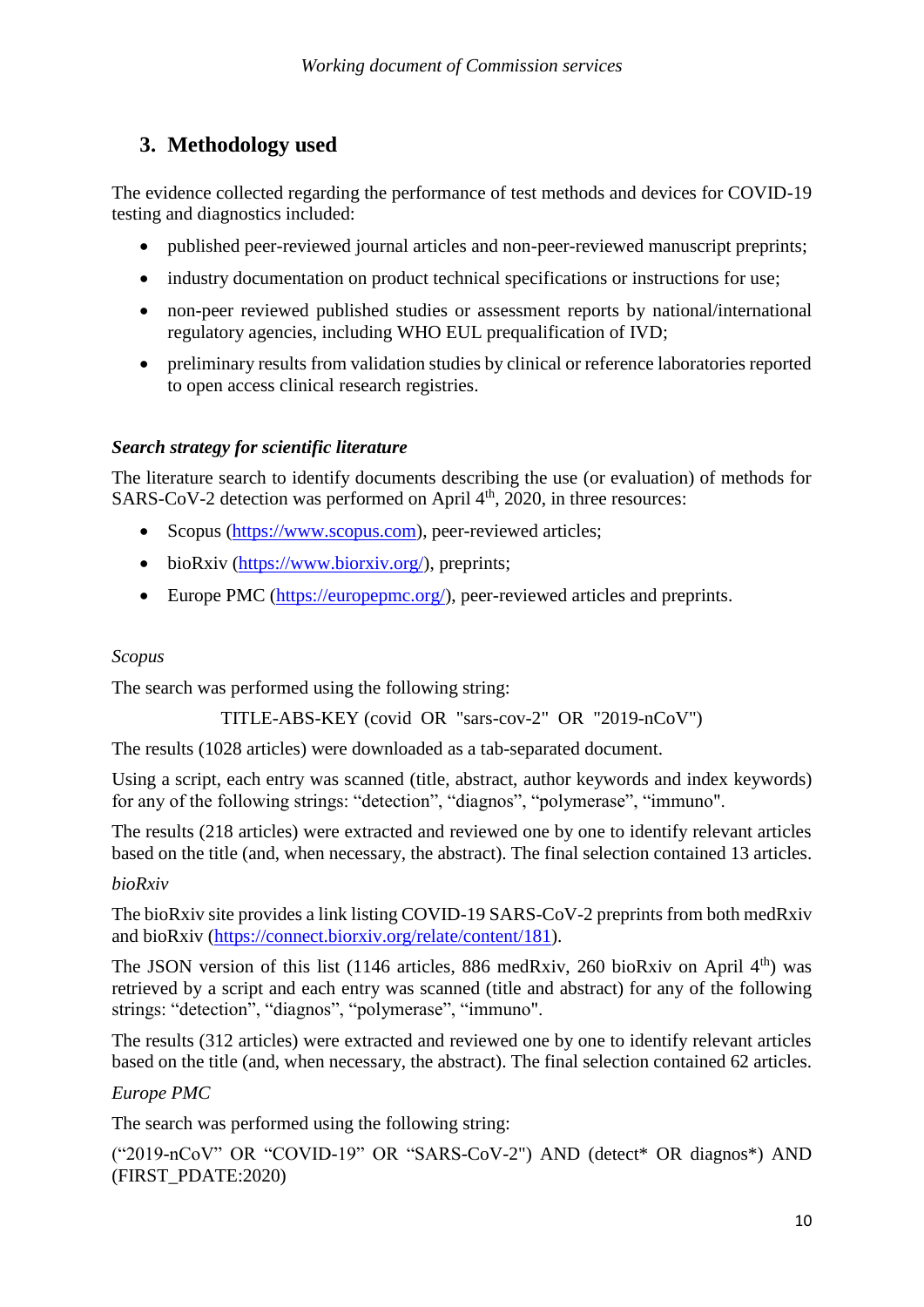The results (1391) were downloaded as a tab-separated document. Each entry was reviewed one by one to identify relevant articles based on the title. The final selection contained 83 articles.

#### *Final list*

The final list was obtained by combining the results of the three searches, removing the duplicates (based on the DOI and/or title). The final list contained 101 unique articles (publications and preprints). Additional articles were suggested by the members of the Project Group. The total number of scientific articles assessed was 120 (see Annex 2).

#### *Documentation on test methods and devices*

The search was performed trying to cover the broader space and therefore different approaches were applied.

At first, depository websites were investigated which are dedicated to collect information on existing and emerging tests developed for the purpose or adapted to the detection of COVID-19:

- Tests commercially available or in development for the diagnosis of COVID-19 from the FIND<sup>15</sup> webpage [https://www.finddx.org/covid-19/pipeline/;](https://www.finddx.org/covid-19/pipeline/)
- $\bullet$  360Dx<sup>16</sup> web page Coronavirus Test Tracker: Commercially Available COVID-19 Diagnostic Tests [\(https://www.360dx.com/coronavirus-test-tracker-launched-covid-](https://www.360dx.com/coronavirus-test-tracker-launched-covid-19-tests)[19-tests\)](https://www.360dx.com/coronavirus-test-tracker-launched-covid-19-tests).

Secondly, the EMM (Europe Media Monitor)-finder was used to identify news articles as of 1<sup>st</sup> January 2020 containing 'COVID-19' or 'SARS-CoV-2' in combination with 'detection' or 'test' or 'diagnostics' or 'method' or 'measurement'. The EMM-finder is a specific adaptation of the JRC tool for text mining of media news and allows searching also back in time in the database.

Finally, similar searches were performed using Google to identify the largest possible number of Covid-19 diagnostic tests available in the market.

A parallel search was conducted using the PitchBook<sup>17</sup> tool. The search, for deals from 15 November 2019, was made by looking for "covid" OR "covid-19" OR "covid 19" OR "SARS-CoV-2" OR "novel coronavirus" OR "novel corona virus" OR "2019-ncov" OR "2019ncov". The above search was expanded with "sars" OR "mers" OR "ace2" OR "soluble ace 2" OR "sars-cov" OR "mers-cov". Lastly, a search was performed in "diagnostic equipment" AND "virus" with deals from 15 November 2019.

The manufacturers obtained from the financial tool were manually screened to verify if they were producing COVID-19 devices. When this was the case and if they were not already in the list, they were added.

<sup>1</sup> <sup>15</sup> FIND [\(https://www.finddx.org/\)](https://www.finddx.org/) is the Foundation for Innovative New Diagnostics, a global non-profit organization driving innovation in the development and delivery of diagnostics to combat major diseases affecting the world's poorest populations.

<sup>16</sup> 360Dx [\(https://www.360dx.com/\)](https://www.360dx.com/) is published by GenomeWeb, an independent online news organization based in New York. 360Dx was launched in 2016, to cover emerging economic and technological trends in the clinical diagnostic market.

<sup>&</sup>lt;sup>17</sup> PitchBook [\(https://pitchbook.com/\)](https://pitchbook.com/) is a financial data and software company that provides comprehensive data on the private and public markets (venture capital, private equity, mergers and acquisitions).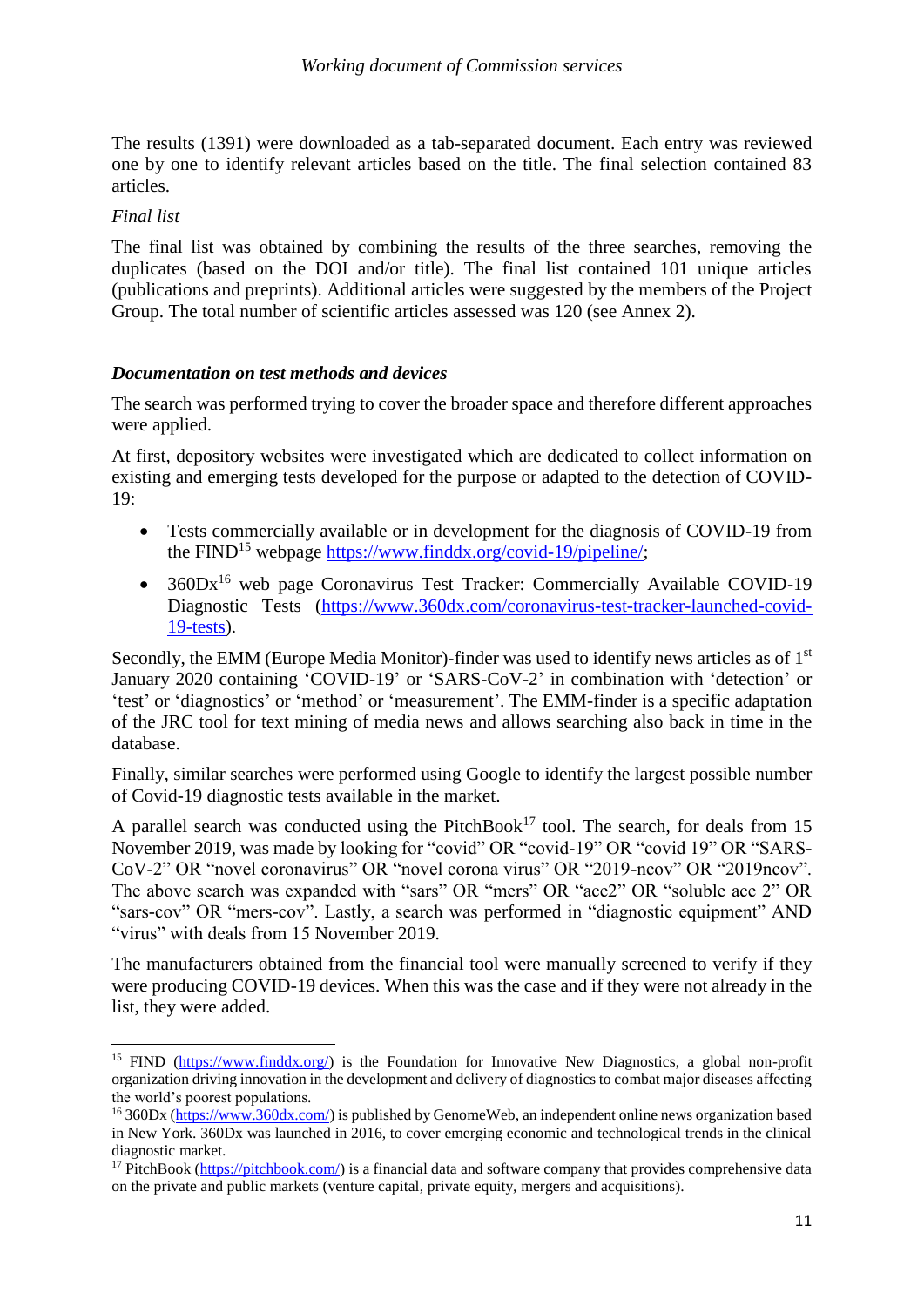The final compilation of devices, together with the additional information that was gathered for each is found in Annex 1. The table contains the name of the manufacturer, the name of the device, the type of method (PCR, immunological, digital, control panel, CRISPR), the status of the device ("commercialised" or "in development"), an indication of the speed and the regulatory frame for which they are fit for. The indication of the speed is using the 7 categories defined by FIND, "rapid diagnostic test" that include immunoassays providing results in less than 20 min, the classical immunoassays without a label, the "manual NAT" are PCR methods based on nucleic acid amplification tests that are more time consuming, "Automated lab-based, near-POC NAT or POC NAT" are automatic PCR tests that allow near point-of-care or nearpatient laboratory testing, finally those classified as "manual or automatic" because they exist in both versions. Finally, the regulatory frame classified the devices as "research use only", "in development", "proof of concept" and approved by the different country/region regulatory bodies (US FDA, China, Korea, India or CE-IVD (EU compliance label according to the IVD Directive).

From this list, each method/device obtained an internal unique number. A selection was made for further analysis based on criteria to focus on those devices accessible in the EU. For this reason, products labelled as for "research use only" or under development have been ignored as well as products fulfilling other regulatory frameworks than the EU IVD Directive. Those with the CE-IVD marking were further classified and split in three tables depending on the methodology (Annex 2). In total, 78 devices based on RT-PCR (or variants e.g. CRISPR and LAMP), 101 for the detection of antibodies and 13 for the detection of antigens were assessed.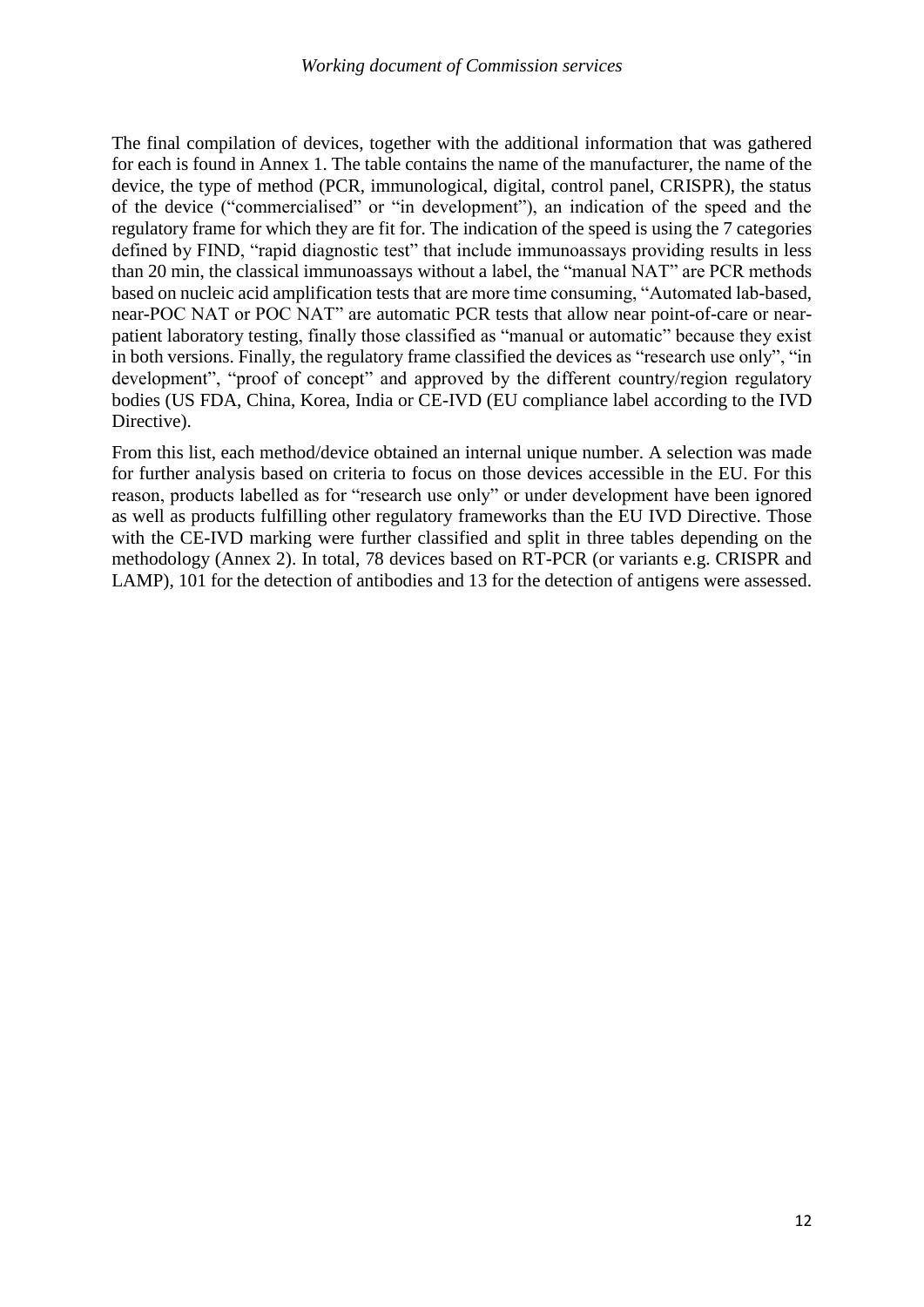# **4. Overview of information on performance & proposed performance criteria**

## **4.1. Detection of viral status**

## **4.1.1. RT-PCR**

1

## **A) Evaluation of evidence**

The most crucial information concerning RT-PCR based methods developed for the detection of SARS-CoV-2 are the sequences of the oligonucleotides (primers and probe) used for the amplification of the cDNA. That information allows to establish a RT-PCR based method, as it targets a precise sequence in the genome of the virus.

For many of the RT-PCR devices matching the selection criteria described in Section 3, information supplied by the manufacturer could be found in the form of technical specifications or instructions for use. This information contained some relevant information on the device performance, compiled in the annexed table and summarised below.

It is important to note that, except for a few cases, no information on the actual sequences of the primers and probes in the device could be found. This makes the complementation of performance information from what is published in the scientific literature for an individual device conditional on the explicit mentioning of the device in the 'materials and methods' part of a publication.

### *Literature review – general observations*

A significant number of new real-time PCR protocols to detect the presence of SARS-CoV-2 RNA have been published recently in addition to those recommended by WHO<sup>18</sup>. Most of the studies tested and compared RT-PCR methods also on clinical samples from patients, some on different multiple samples coming from large numbers of patients.

Instances of new or improved methods have also been described. For example, ART69 (Annex 2) compared a new set of primers for the RdRp gene with the method recommended by WHO developed at the Charité Universitätsmedizin Berlin, Germany. The method shows *in vitro* a very low limit of detection (LOD) with viral RNA transcripts (11.2 RNA copies/reaction). In patient samples, the new assay detected SARS-CoV-2 RNA in 42 out of 273 (15.4%) additional specimens that were tested negative by the Charité assay. The new assay was significantly more sensitive than the Charité assay for the detection of SARS-CoV-2 RNA in nasopharyngeal swab, saliva, and plasma specimens.

A particularity of the assays described in the scientific literature is that attempts are being made to develop and implement methods based on novel techniques, such as digital chamber PCR, digital droplet PCR, LAMP and CRISPR.

A few papers applied the RT-PCR protocol from the CDC method based on the ORF1Ab and N gene to digital PCR (dPCR) (ART90, ART68 and ART42) or used a commercial kit for dPCR (ART104) to test patient samples (close to 100 in each study) previously tested by realtime PCR. In these studies, among all the confirmed positive samples, some that were tested false negative by RT-PCR were corrected by the more sensitive dPCR assay. The digital PCR

<sup>18</sup> WHO, 2020. [https://www.who.int/emergencies/diseases/novel-coronavirus-2019/technical](https://www.who.int/emergencies/diseases/novel-coronavirus-2019/technical-guidance/laboratory-guidance)[guidance/laboratory-guidance](https://www.who.int/emergencies/diseases/novel-coronavirus-2019/technical-guidance/laboratory-guidance)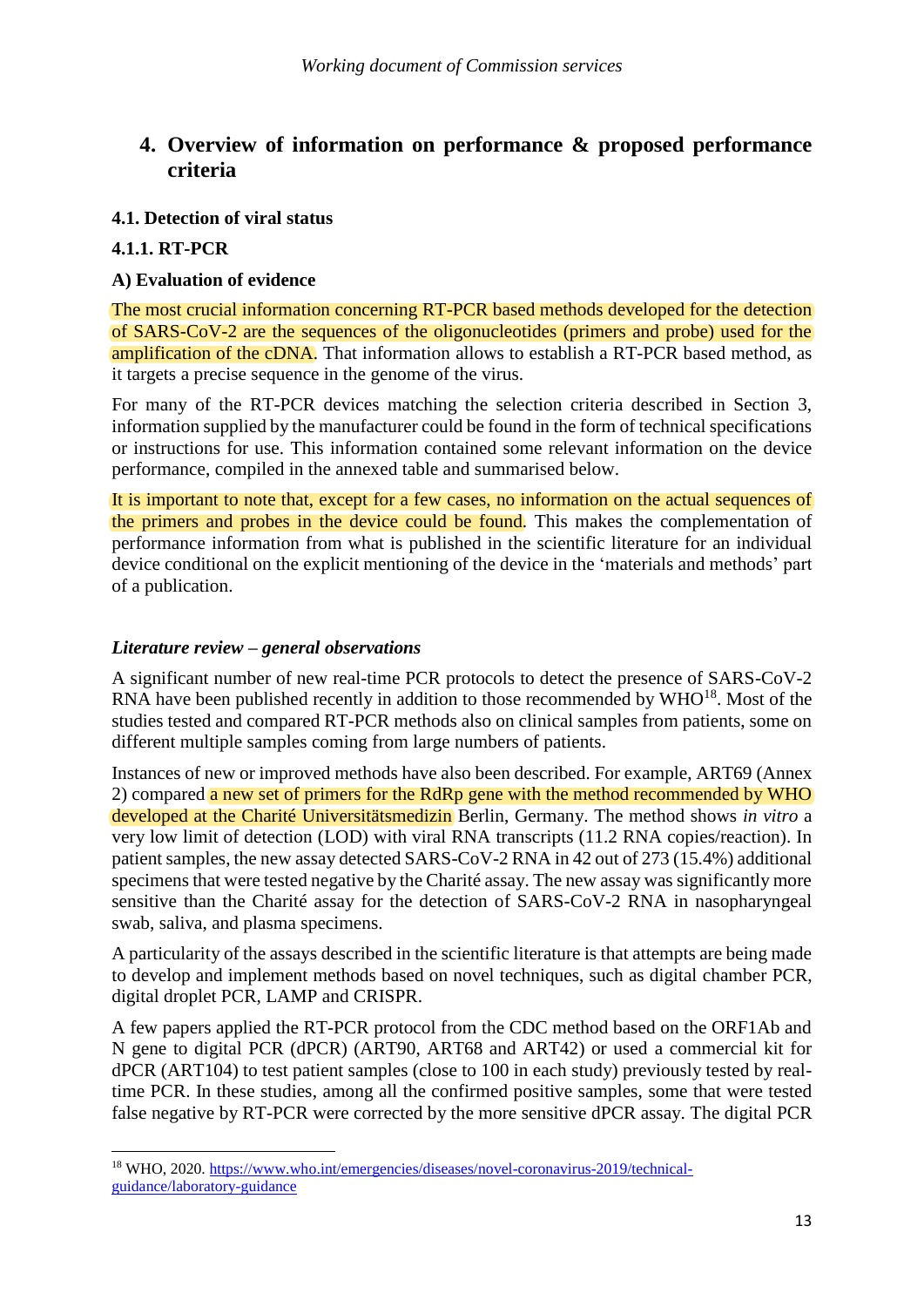shows an improved lower limit of detection, sensitivity and accuracy compared to real-time PCR for low viral load diagnosis. This methodology showed to reduce false negative detection in samples from the lower respiratory tract, especially in cases of low viral load samples. This technique requires more sophisticated instruments.

CRISPR technology is widely known for its use in gene editing techniques. But in recent years, CRISPR has been also used for the *in vitro* detection of nucleic acids, thereby emerging as a powerful technology for molecular diagnostics. <sup>19,20</sup>

What made CRISPR revolutionary was its ability to recognise specific sequences of DNA. The same can be done for viral genetic material so that the reaction emits a fluorescence signal on cleavage or could be alternatively detected on a paper strip by lateral flow in a portable manner. $21$ 

However, it is important to note that all of the published studies on CRISPR are only at a proof of concept stage, where the technique is only tested on plasmid positive controls or spiked human samples. None of the published studies have analysed real patient samples. At present, only two kits are available using this technology but both are still "in development" phase; one of them is made available for "Research Use Only".

LAMP is an isothermal variation of PCR (meaning it does not require dedicated and expensive thermal cycling equipment) and is therefore commonly used for point-of-care testing (POCT) due to its high sensitivity, rapid reaction and simple operation. The result is evaluated by a colour change that does not require specialised personnel.

All the published papers presented LAMP combined with a reverse transcription assay (RT-LAMP) which had been developed for the detection of multiple respiratory RNA viruses to avoid the need for expensive technologies. The LAMP technique is highly specific through the combined detection of three genes of the coronavirus. It is claimed by manufacturers that this would possibly increase the accuracy of detection to almost 99%. However, it is reported that the use of one of the three genes alone would reduce the diagnostic sensitivity or specificity of the test, causing false positive or false negative results.

## *Application aspects*

1

RT-PCR methods require specific laboratory equipment and various sets of reagents. As a rule, these tests need to be performed by trained laboratory personnel who are proficient in performing the methods. In addition, several scientific publications underline the importance of combining CT scans and clinical observation with RT-PCR results for the follow-up of COVID-19 patients, in order to improve the discovery rate of the disease and to evaluate a patient discharge from the hospital. Furthermore, the testing of different kinds of swabs and samples from different body fluids is recommended in order to increase the potential detection of the virus by RT-PCR at different stages of the disease.

The time needed to perform the test, when reported, has been compiled in the annexed table, and varies from one to a few hours. Part of the reported differences comes from the different starting point, i.e. whether the method includes the steps to extract and purify the viral RNA from the original sample or only starts from a previously purified sample. The assay protocols

<sup>&</sup>lt;sup>19</sup> Gootenberg JS, Abudayyeh OO, Lee JW, et al. Nucleic acid detection with CRISPRCas13a/C2c2.2017. Science;356(6336):438–442

<sup>&</sup>lt;sup>20</sup> Li SY, Cheng OX, Wang JM, et al. CRISPR-Cas12a-assisted nucleic acid detection. 2018. Cell Discov. 4:20

<sup>&</sup>lt;sup>21</sup> Myhrvold C, Freije CA, Gootenberg JS, et al. Field-deployable viral diagnostics using CRISPR-Cas13. 2018. Science 360(6387):444-448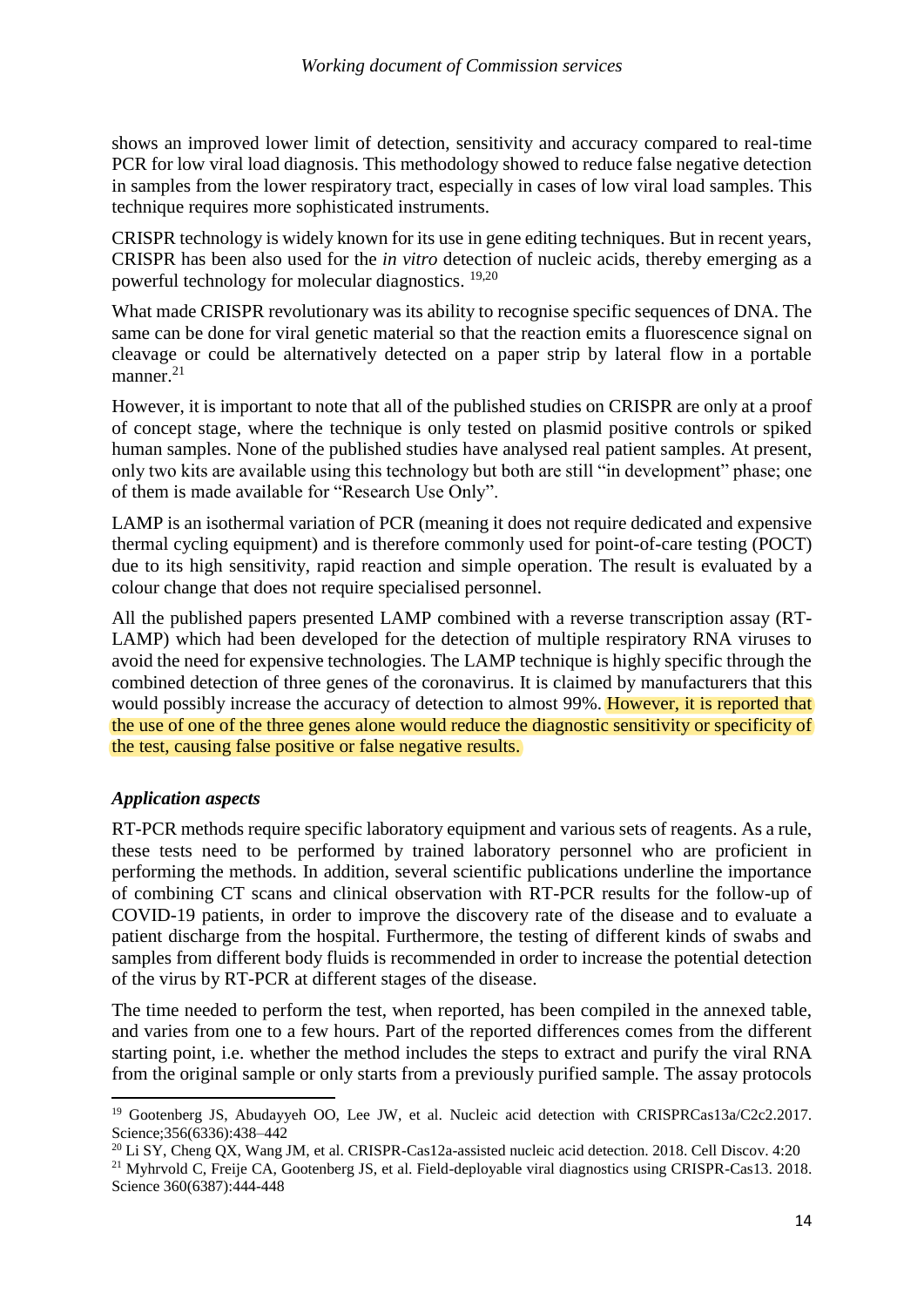generally rely on preparing tube-by-tube reactions; how many can then be run at once is varying according to the instrumental setup (e.g. 96 wells and more). Proofs of concept of testing workflows for lab-based surveillance have been proposed using pools of several RNA samples from different patients in order to increase the throughput (ART04, ART59). This approach needs further validation, but it would reduce costs while monitoring the epidemic in the population.

Despite the high analytical sensitivity and specificity of real-time PCR (see below), a study on 610 hospitalized patients from Wuhan in February 2020 (ART97) showed that RT-PCR test results of pharyngeal swab specimens were variable. This study concluded that this method should not be considered as the only indicator for the presence of the coronavirus.

## *Quality control*

The information relevant to the controls included for each device, based on the components and protocol, are compiled (when found) in the annexed table.

In general devices include a positive control material, i.e. a purified template known to contain the amplified target(s) (e.g. a pseudovirus RNA). Many also include an internal control method, i.e. a method that amplifies a target and produces a signal whether or not the sample contains SARS-CoV-2 RNA (e.g. human RNase P gene, Rpp30 gene). Negative controls are usually described as reactions performed without adding a sample to the reaction mix (e.g. distilled water, IVT synthetic mix).

## *Analytical performance*

## *Limit of Detection (LOD)*

Some information made public by the manufacturers includes indication of the LOD of the methods, sometimes providing additional details on how the determination was performed. Identified values are compiled in the annexed table, reaching as low as a few copies of the viral RNA per reaction. This is in line with the generally very low LOD achievable by RT-PCRbased methods and is a main advantage of these approaches.

For most of the publications reviewed, only a partial in-house validation of the method was performed. Sensitivity measurements are not always done when testing a method or comparing different method performances. Moreover, when sensitivity is tested, the LOD assessment is rarely performed according to the minimum performance criteria described below.

## *(Analytical) Specificity*

Depending on the devices, information was sometimes included in the public documentation regarding specificity, describing:

- bioinformatics analysis to confirm that the oligonucleotides would bind correctly to all known SARS-CoV-2 RNA isolates whose sequences have been compiled in repositories;
- bioinformatics analysis to confirm that the oligonucleotides would not bind to nucleic acid sequences of other microorganisms, including viruses close to SARS-CoV-2;
- laboratory experiments with samples from other microorganisms to demonstrate the lack of signal produced by the device in these instances.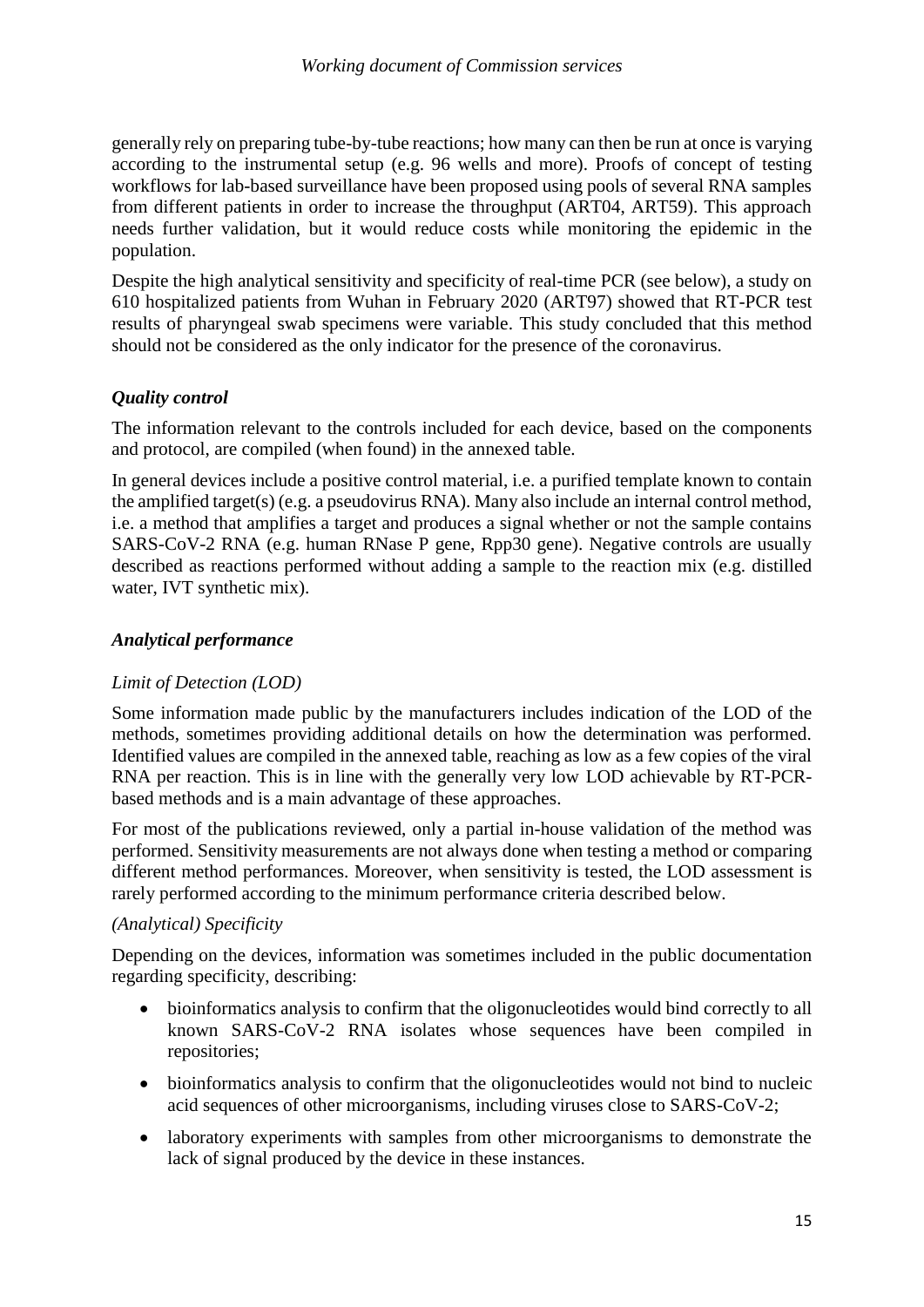The annexed table reports when such information was available, in particular for laboratory experiments that are of most practical relevance. The compiled information is in line with the generally very high analytical specificity achievable by RT-PCR-based methods and is a main advantage of these approaches.

In the literature, specificity of the methods is only sometimes tested with panels (often commercially available) of human viruses and pathogen RNA spiked into clinical samples, in order to exclude cross-reactivity. It should be noted that a study has highlighted some nucleotide mismatches (that may adversely affect the reactions efficiency) on the primers' annealing sites of methods listed by WHO (Annex 2, ART31).

#### *PCR efficiency, robustness, precision*

With very rare exceptions, no information was found on efficiency, robustness and precision as defined below.

Exceptions include Novacyt's genesig Real-Time PCR COVID-19 device, whose instructions for use include a description of the reproducibility and repeatability analysis performed in the laboratory, as well as the two devices from Genomica Sau, for which it is reported that a validation study was performed at the National Center for Microbiology (Instituto de Salud Carlos III, Spanish National Reference Center) with a panel of 80 samples. It is unclear for the latter whether the validation included considerations of robustness.

Similarly, the efficiency of RT-PCR reactions with synthetic target RNA transcripts is often not reported as measured in scientific studies and the effect of potential interfering substances has only been reported in one publication (Annex 2, ART37). The reproducibility of the method is sometimes assessed using different RNA extraction kits, which may lead to a different sensitivity of the method influencing the results with false negatives, especially in samples with low viral load.

## *Clinical performance*

For a few of the devices assessed, information was found about the results of clinical performance studies, compiled in the annexed table.

When available, manufacturer claims on both the diagnostic sensitivity and specificity were very optimistic (in the range of 96-100%).

#### *Linking the scientific literature with specific commercial devices*

Finding additional information in the scientific literature on the performance of specific commercial devices is difficult due to the lack of information regarding the actual sequences of the oligonucleotides that are comprising the devices' main components, as explained above. Without this information, it is not possible to link relevant scientific studies, even if the sequences are almost always made explicit in the publications, unless the article explicitly mentions the device used in the study.

Exceptions to this include manufactured devices that specifically mention the implementation of one of the WHO recommended methods, as the primers and probes for those have been made public and have been extensively used in research and testing laboratories until now. These are: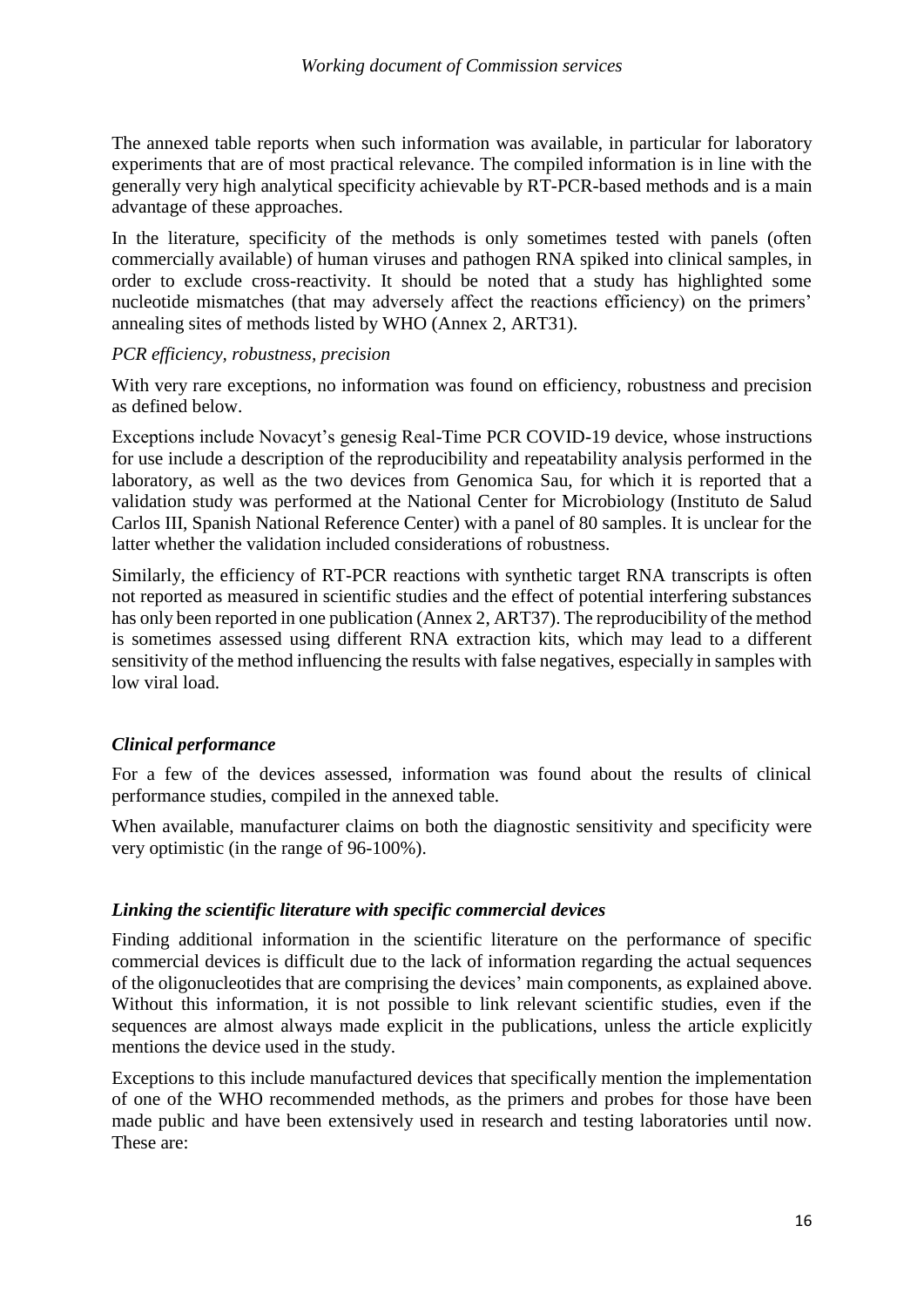| <b>Manufacturer</b> | <b>Test</b>                                   | <b>WHO</b> method<br>explicitly referenced |           |
|---------------------|-----------------------------------------------|--------------------------------------------|-----------|
| 1drop Inc.          | 1copy <sup>™</sup> COVID-19 qPCR Kit          | Charité protocol $(2nd)$<br>version)       | Reference |
| AB ANALITICA Srl    | REALQUALITY RQ-2019-<br>nCoV                  | Charité protocol $(2nd)$<br>version)       | Reference |
| Diatheva SRL        | <b>COVID-19 PCR DIATHEVA</b><br>Detection kit | Charité protocol $(2nd)$<br>version)       | Reference |
| Sentinel CH         | STAT-NAT® Covid-19 B                          | Charité protocol $(2nd)$<br>version)       | Reference |
| Sentinel CH         | STAT-NAT <sup>®</sup> Covid-19 HK             | Hong Kong Faculty of<br>Medicine protocol  | Reference |
| <b>BioGX</b>        | SARS-CoV-2 Open System<br>Reagents for BD MAX | US CDC protocol                            | Reference |

The protocols suggested by WHO are currently the most recurrent ones in the literature, because some of their primer/probe sets are commercially available. However, many of them present background noise that render the interpretation of results difficult at low viral load and a proper validation of these RT-PCR methods is recommended. So far, among WHO suggested protocols only the ones from the Institut Pasteur, the Hong Kong Faculty of Medicine and the Charité were in-house validated and good analytical specificity and LODs were reported (Institute Pasteur, LOD: 100 cp/reaction; Charité for target E, LOD: 3.9 cp/reaction and for target RdRp, LOD: 3.6 cp/reaction). The performances of all WHO suggested protocols (except the one from Institut Pasteur) have been evaluated in several papers and, although all methods showed high analytical specificity, the Charité method targeting E and RdRp genes and the method of CDC (US) targeting N1 and N2 regions have the best sensitivity. However, not all methods were compared under the same conditions and not for all of them the analytical specificity and sensitivity were properly assessed.

Some scientific publications include studies evaluating or comparing explicitly named commercial CE marked devices found in the attached table. In one study, devices from DAAN Gene Co., Sansure Biotech, Chaozhou Hybribio Biochemistry Ltd were analysed and shown to perform slightly better than another device, Bioperfectus (Annex 2, ART37). It should, however, be noted that the resulting LOD values were higher than the ones provided by the manufacturers.

Commercial devices are sometimes used for comparison purposes in studies showing the performance of novel methods. For comparisons with new LAMP-based methods, ART47 uses a SARS-CoV-2 device from Shanghai BioGerm Medical Biotechnology Co. Ltd and a device from DAAN Gene Co., while ART49 uses the Liferiver Novel Coronavirus (2019-nCoV) Real Time Multiplex RT-PCRT device. In ART38, 57, 68 and 69 devices are mainly used in comparison with other developed RT-PCR and dPCR methods or to confirm the results coming from the newly developed methods. In these studies, no particular evaluation of the devices is included since it was not part of the main objectives of the work.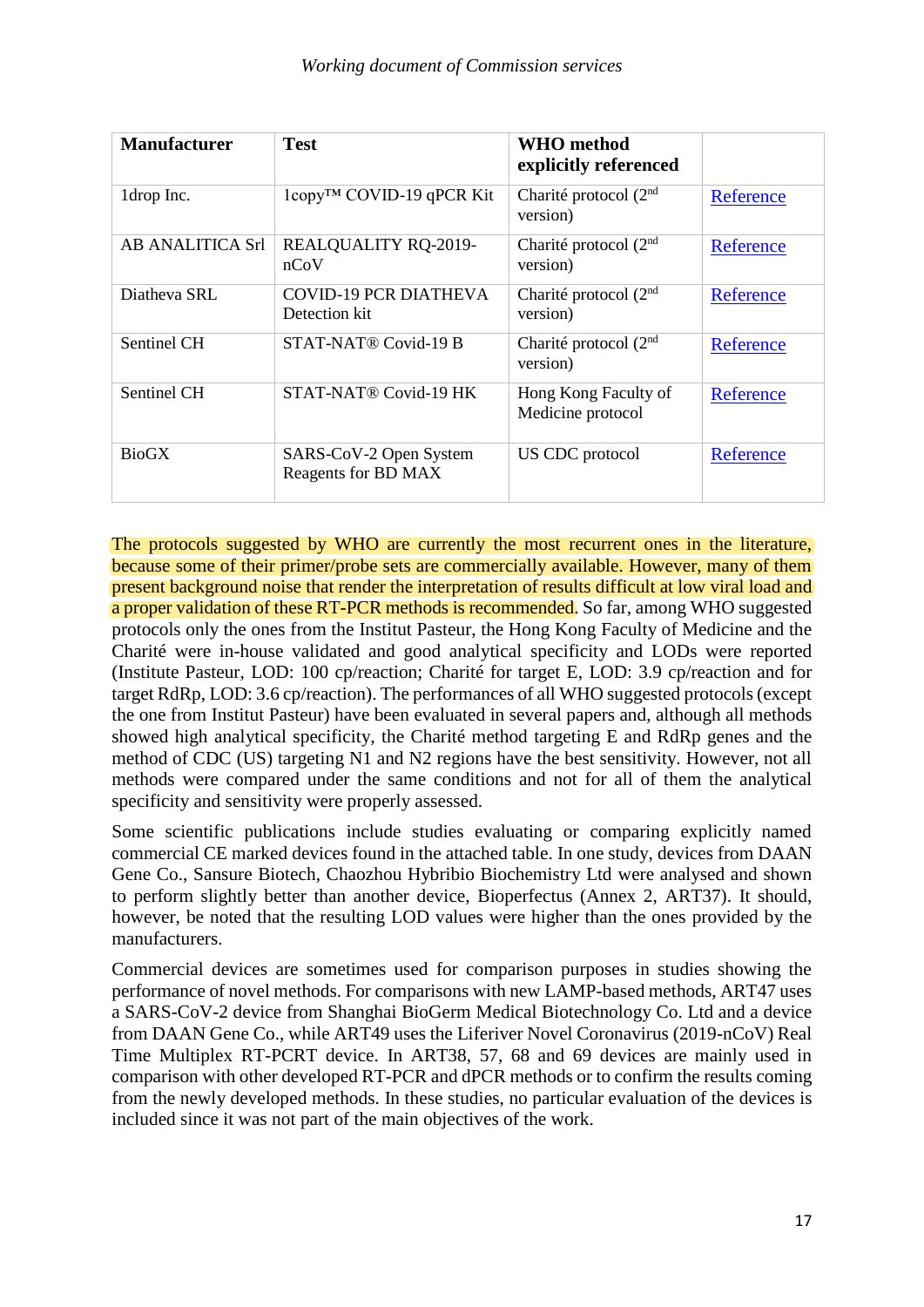## **B) Proposed performance criteria**

Both commercial diagnostic devices and test methods (e.g. protocols) based on the RT-PCR principle have been taken into account for this report. Test methods require a more detailed consideration, as each individual reagent (e.g. Master Mix, primers/probe, control samples) has to be purchased or prepared by the user, whereas such reagents will often be included as parts of the devices so that the corresponding information does not have to be necessarily disclosed.

The analytical and clinical performance criteria are described below. In addition to this, guidance on descriptive information, quality control and safety measures is given.

#### *Descriptive information*

Essential requirements are laid down in Annex I of the IVDD and IVDR. More specifically, for the testing of SARS-CoV-2 virus RNA, the following descriptive information is of particular importance:

- the nature of the test (qualitative, semi-quantitative);
- the measured target (the specific RNA fragment from SARS-CoV-2 amplified);
- the type of specimen that can be tested, e.g. oropharyngeal swab sample, its pretreatment (e.g. required dilution), stability and storage
- $\bullet$  the purpose (e.g. the results are for the identification of SARS-CoV-2 RNA);
- the indication whether any particular training is required (e.g. the test is intended for use by trained laboratory personnel who are proficient in performing real-time RT-PCR assays).

The general principle of the method should be described (e.g. RNA isolated and purified from upper and lower respiratory specimens is reverse transcribed to cDNA and subsequently amplified in a real-time PCR instrument).

If the RNA extraction step is not part of the device, a list of the RNA extraction kits (name of the instrument/manufacturer, name of the extraction kit, catalogue no.) for which the devices/tests have been proven to perform reliably should be provided.

A complete list of reagents either provided (in case of devices) or needed (in case of test methods) should be provided as well as the necessary consumables and equipment. Information concerning the control of efficacy of the sample preparation and the absence of inhibitors in the PCR reaction should be provided.

For reagents the expiration date and instructions concerning their storage and handling (e.g. reconstitution of lyophilised material and reagents) should be known.

## *Quality control*

The required quality controls should be described. Extraction and amplification should be controlled by an internal control in each specimen. Positive and negative controls should be analysed in parallel with the specimens in each run to guarantee the validity of the test and the correct interpretation of the results.

## *Safety measures*

It is of the utmost importance that proper biosafety guidelines are followed by clinical laboratories when handling samples from suspected COVID-19 patients. The [laboratory](https://www.who.int/publications-detail/laboratory-biosafety-guidance-related-to-coronavirus-disease-2019-(covid-19))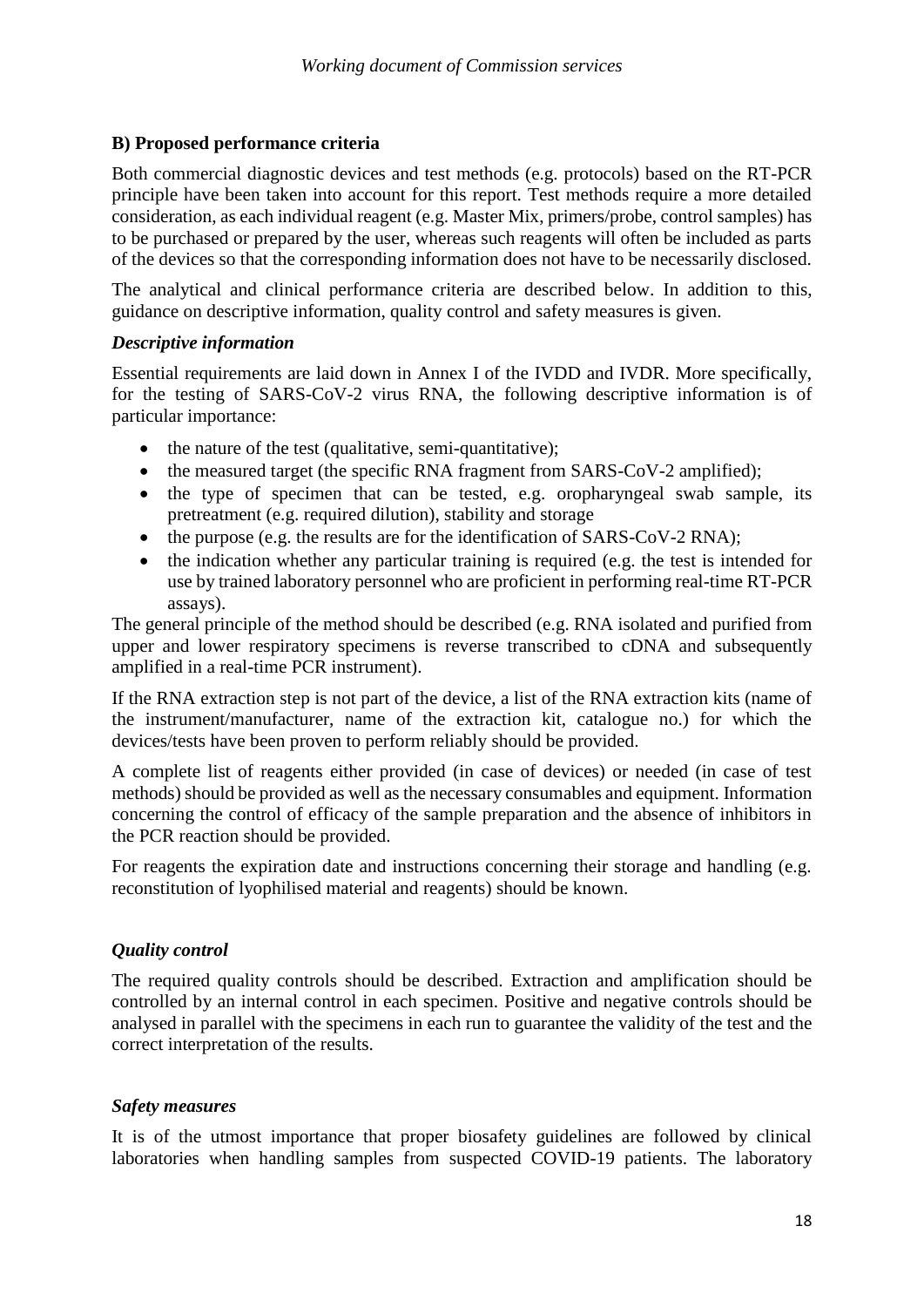[biosafety guidance related to the coronavirus disease](https://www.who.int/publications-detail/laboratory-biosafety-guidance-related-to-coronavirus-disease-2019-(covid-19)) issued by the World Health Organization should be taken into account where applicable. $^{22}$ 

## *Analytical performance*

## *Limit of detection (LOD)*

The LOD can be determined by limiting dilution studies using sufficiently characterised samples and should be provided.

Since no virus isolates with a quantified amount of the SARS-CoV-2 are currently available, assays designed for detection of the SARS-CoV-2 RNA could be tested with characterised stocks of *in vitro* transcribed RNA containing the target of interest of a calculated titer (RNA copies/μL) spiked into a diluent consisting of a suspension of human cells in viral transport medium (VTM) to mimic a clinical specimen. Such studies are generally performed in two steps. In a preliminary step, an approximate LOD for an assay is determined by testing triplicate samples of RNA purified using a defined extraction method. The approximate LOD is determined by extracting and testing 10-fold serial dilutions of characterized stocks of *in vitro* transcribed RNA. A confirmation of the predetermined LOD is then performed at a chosen dilution of the spiked RNA samples with a minimum of 20 extracted replicates. The LOD is determined as the lowest concentration where  $> 95\%$  (19/20) of the replicates are positive. More commonly, this is done by at least five half-logarithmic dilutions around the predetermined LOD, tested in replicates of at least 24 samples.

#### *(Analytical) Specificity*

The analytical specificity of the assay (also named inclusivity testing) is assessed *in silico* by aligning the oligonucleotide primer and probe sequences to all publically available nucleic acid sequences of SARS-CoV-2 in GenBank as of a particular date. The percentage of identity of the amplicon should be evaluated and a potential mismatch should be reported. The risk of a single mismatch resulting in a significant loss in reactivity and potentially a false negative result should be evaluated. Experience has shown that a proper design of the primers and probes with melting temperatures  $> 60$  °C and PCR run conditions of the assay with annealing temperature at 55 °C could tolerate one to two mismatches.

A search for significant homologies with other SARS coronaviruses, the Bat SARS-like coronavirus genome and the human genome and human microflora should be performed to evaluate and predict potential false positive RT-PCR results.

The *in silico* assessment should be complemented by testing the assays against RNA extracted from real samples (isolates/clinical specimen of other human coronaviruses, MERS coronaviruses, SARS coronavirus, human influenza, etc.) to confirm a negative result.

#### *Robustness*

 $\overline{a}$ 

The effect of other potential interfering substances should be investigated. The equivalence of the LOD of the assays should be evaluated with different enzyme master mixes on serial dilutions of *in vitro* transcribed RNA.

<sup>&</sup>lt;sup>22</sup> [https://www.who.int/publications-detail/laboratory-testing-for-2019-novel-coronavirus-in-suspected-human](https://www.who.int/publications-detail/laboratory-testing-for-2019-novel-coronavirus-in-suspected-human-cases-20200117)[cases-20200117](https://www.who.int/publications-detail/laboratory-testing-for-2019-novel-coronavirus-in-suspected-human-cases-20200117)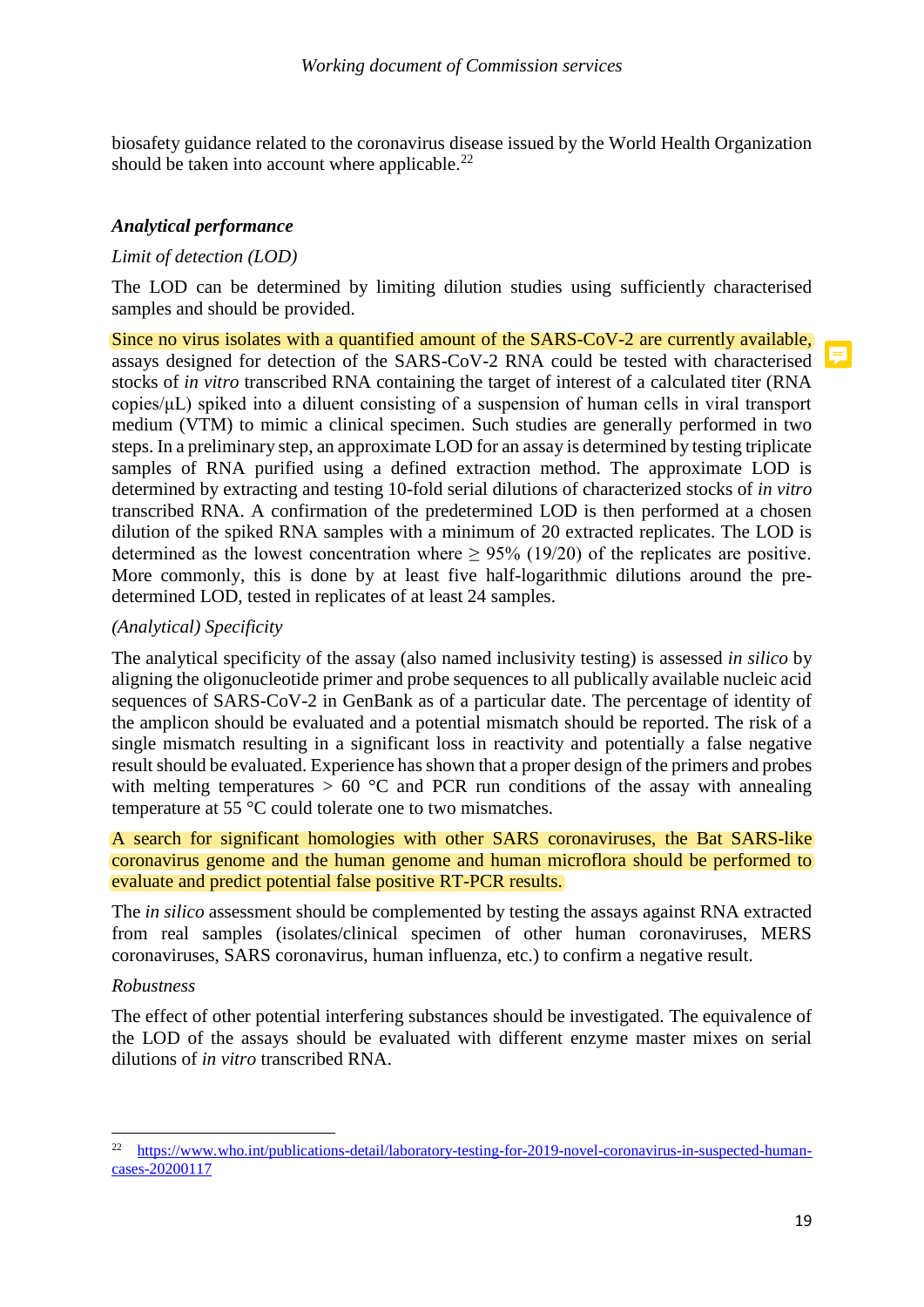Retrospective positive and negative clinical respiratory specimens (when available), extracted by different extraction kits, should be tested to evaluate the equivalent performance of the extraction kits.

#### *Precision*

Both repeatability (i.e. testing the same sample under the same conditions) and reproducibility (i.e. testing the same sample under variable conditions such as different reagent kits, days, different analysts, or different instruments) should be assessed. In the case of qualitative test results the precision parameters can be expressed as the percentage of agreement.

## *Clinical performance*

The analytical performance criteria are usually evaluated on a number of well-defined laboratory samples and extreme patient samples. The next step should be the clinical performance evaluation of the diagnostic test accuracy. The determination of diagnostic accuracy should be performed in (clinical) studies using head-to-head comparison between results from one or more RT-PCR tests under assessment and those of the reference RT-PCR test in the target population intended to be tested. The diagnostic accuracy is composed of:

- Diagnostic sensitivity: Proportion of those individuals with the target condition (infected individuals with reference SARS-CoV-2 RNA true positive specimen) who test positive with the RT-PCR test;
- Diagnostic specificity: Proportion of those individuals without the target condition (infection-free individuals with reference SARS-CoV-2 RNA true negative specimen) who test negative with the RT-PCR test.

The diagnostic sensitivity of a specified RT-PCR test is the most crucial parameter for the identification of persons who are infected by SARS-CoV-2, as false negative test results have to be as low as possible.

The number of patients (sample size) to be included in the trial should be determined by statistical power calculation for a desired precision level of the accuracy estimates. The study report should provide the estimates of diagnostic sensitivity and specificity with confidence intervals. The STARD 2015 (STAndards for Reporting Diagnostic accuracy studies) should be followed<sup>23</sup>. It is recommended to report the 95 % confidence interval for the estimates of both the diagnostic sensitivity and the diagnostic specificity.

The clinical performance of a test method or device should be evaluated for all the intended conditions of use, e.g. each type of specimen mentioned should be evaluated.

## **4.1.2. Antigen tests**

1

## **A) Evaluation of evidence**

There are two main types of immunological tests, namely ELISA (enzyme-linked immunosorbent assay) and LFA (lateral flow assays). ELISA tests are more complex and require trained technicians operating under sterile laboratory conditions, but tend to be more

<sup>&</sup>lt;sup>23</sup> Cohen JF, Korevaar DA, Altman DG, et al. STARD 2015 guidelines for reporting diagnostic accuracy studies: explanation and elaboration. BMJ Open 2016;6:e012799. doi:10.1136/bmjopen-2016012799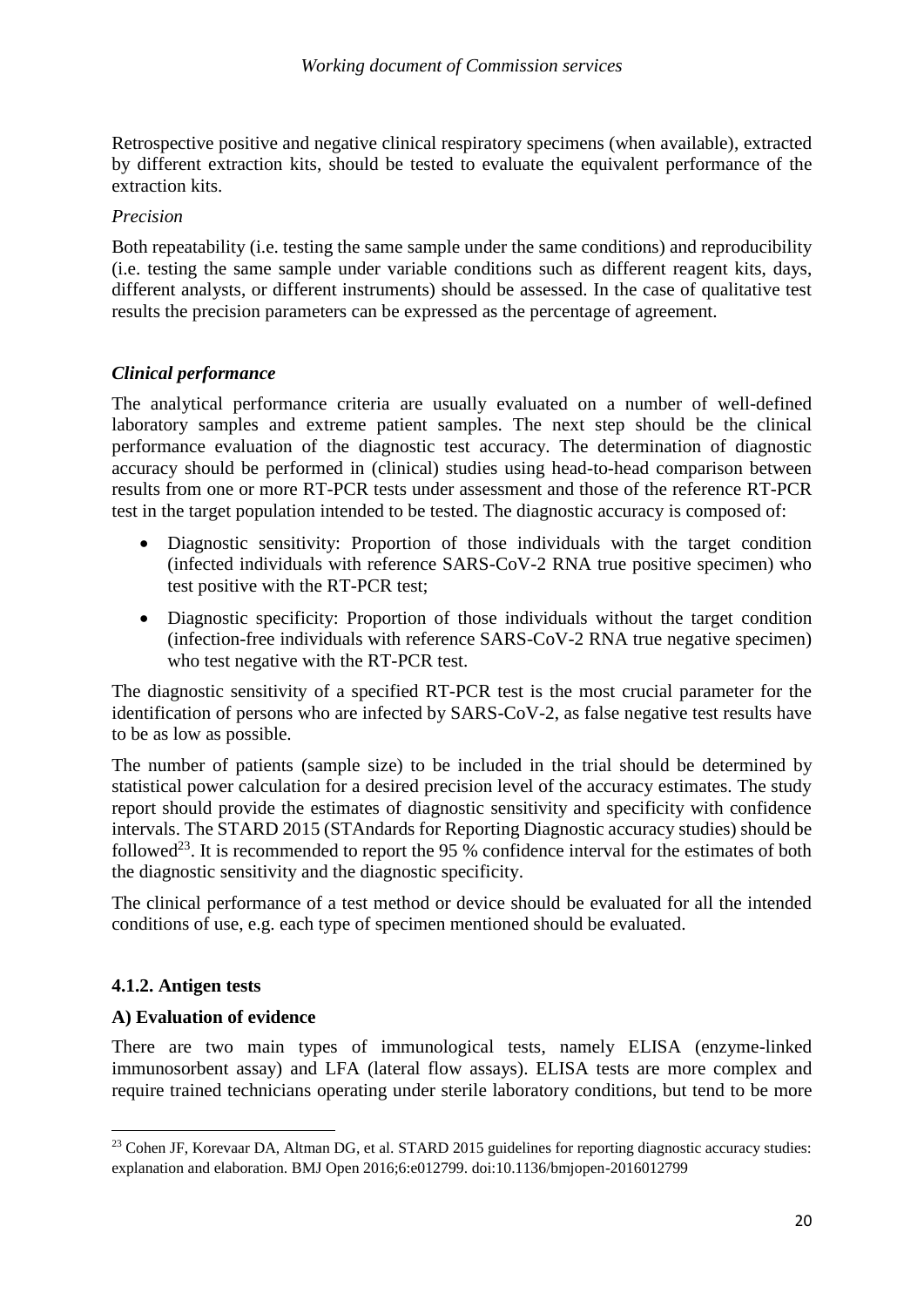sensitive. LFA are point-of-care formats that have been developed with simplicity and portability in mind. They can be simple and easy-to-produce devices.

### *Literature and product review*

At present rapid antigen tests are not fully developed and the literature is scarce. A few papers have described an antigen microarray, but this was rather fundamental research and not an available commercial device (Annex 2, ART05 and ART111).

We have identified very few (13) commercial antigen tests and, according to our analysis, they are currently at a too early stage of development, i.e. they do not meet the proposed performance criteria described in Section 4.2.1B.

#### **B) Proposed performance criteria**

The proposed performance criteria on the descriptive information and the analytical performance are identical to the ones for antibody tests and are therefore presented together in Section 4.2.1B. The clinical performance criteria described below are specific for the antigen tests:

## *Clinical performance*

The proposed clinical performance criteria for SARS-CoV-2 antigen detection are similar to those for SARS-CoV-2 RNA detection by RT-PCR (Section 4.1.1B). The determination of diagnostic accuracy should be performed in clinical studies using head-to-head comparison between results from one or more antigen tests under assessment and those of the reference RT-PCR test in the target population intended to be tested. The clinical performance criterion for a SARS-CoV-2 antigen test under validation is the diagnostic accuracy, composed of:

- Diagnostic sensitivity: Proportion of those individuals with the target condition (infected individuals with reference SARS-CoV-2 RNA true positive specimen) who test positive with the antigen test;
- Diagnostic specificity: Proportion of those individuals without the target condition (infection-free individuals with reference SARS-CoV-2 RNA true negative specimen) who test negative with the antigen test.

For antigen tests the diagnostic sensitivity is the most crucial parameter for the correct identification of persons who are infected by SARS-CoV-2, as false negative test results must be as low as possible.

The number of patients (sample size) to be included in the trial should be determined by statistical power calculation for a desired precision level of the accuracy estimates. The study report should provide the estimates of diagnostic sensitivity and specificity with confidence intervals. The STARD 2015 (STAndards for Reporting Diagnostic accuracy studies) should be followed<sup>26</sup>. It is recommended to report the 95 % confidence interval for the estimates of both the diagnostic sensitivity and the diagnostic specificity.

The clinical performance of a test method or device should be evaluated for all the intended conditions of use, e.g. each type of specimen mentioned should be evaluated.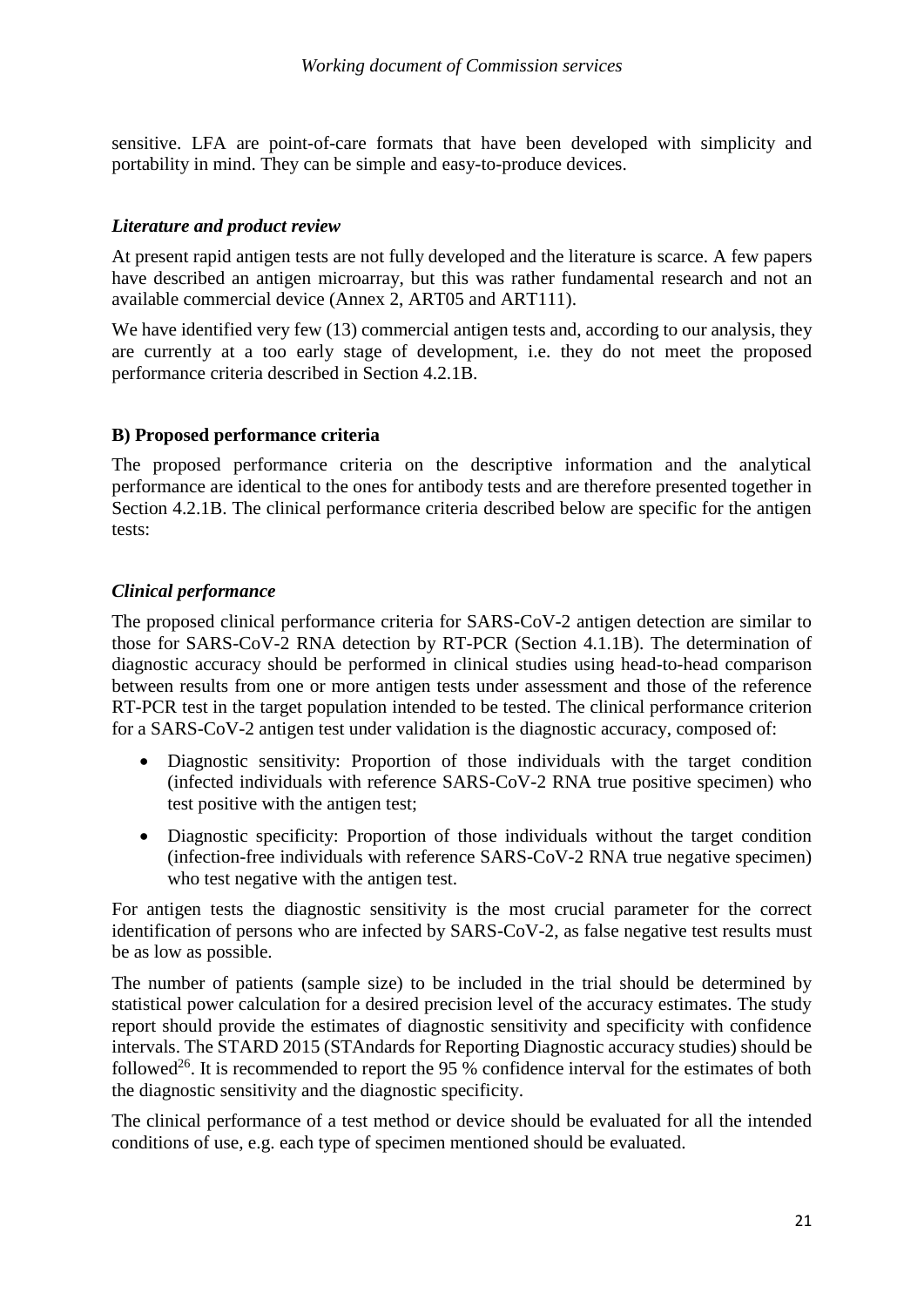## **4.2. Detection of immunological status**

#### **4.2.1. Antibody tests**

### **A) Evaluation of evidence**

The majority of the devices are targeting the immunoglobulins IgG and IgM in a combined manner (54 devices). These devices were designed to display the presence/absence of one of the two immunoglobulins or of both in one single test. The remaining devices are targeting only IgG or only IgM. We found only one case where the test was directed to IgA.

#### *Literature review*

Many of the currently available tests have been used on larger numbers of patients and their results tend to be similar (e.g. regarding sensitivity and specificity). Tests using the virus spike protein to capture the antibodies seem to be more sensitive than the ones using the nucleocapsid protein. Tests that detect both IgG and IgM at the same time are superior to the ones testing for only one antibody. One study (Annex 2, ART108) even claimed to measure total antibodies (TotAb) using a commercially available assay and reached an even better sensitivity. Overall, ELISA-type tests seem to provide better results than flow-strip tests. Although the latter are faster and potentially suitable for point-of-care, the former seem to be more sensitive and reliable.

Most of the early studies reported high sensitivity and specificity for the method, whereas the only EU study found (Annex 2, ART75) reported disappointing results when using the tests on the hospital floor. This may be related to the rather late antibody response (see Section 1) making the method less suitable for the triage of patients. In addition, earlier publications are often vague on the device they used and often do not mention how long after symptom onset the samples were taken.

## *Application aspects*

In contrast to RT-PCR methods, the vast majority of antibody test methods do not require complex laboratory equipment and various sets of reagents. Only a few of them require large instruments for reading the results. Therefore, they are often suitable for applications outside a laboratory.

The reported time to perform a test has been compiled in the annexed table. In the majority of specifications for the analysed devices, there is a claim of being "quick" and the time of execution to obtain the final qualitative result (test positive/test negative) was reported to be between 8 and 20 minutes.

The main difference among the rapid tests is the format: either a dipstick enclosed in a cassette or a simple strip or deep strips, fingertips and cards that have to be either inserted in a portable reader or in a tube with reagents to reveal the results. These all appear to be practical formats, easy to use in terms of portability, size, and practicability.

The assay protocols generally include a few steps: sample taking, sample reaction, result visualization and interpretation. Usually a drop of sample is taken (e.g. whole blood and serum/plasma) and is brought to the reacting strip. After some minutes, the qualitative result is visualized and interpreted (positive/negative).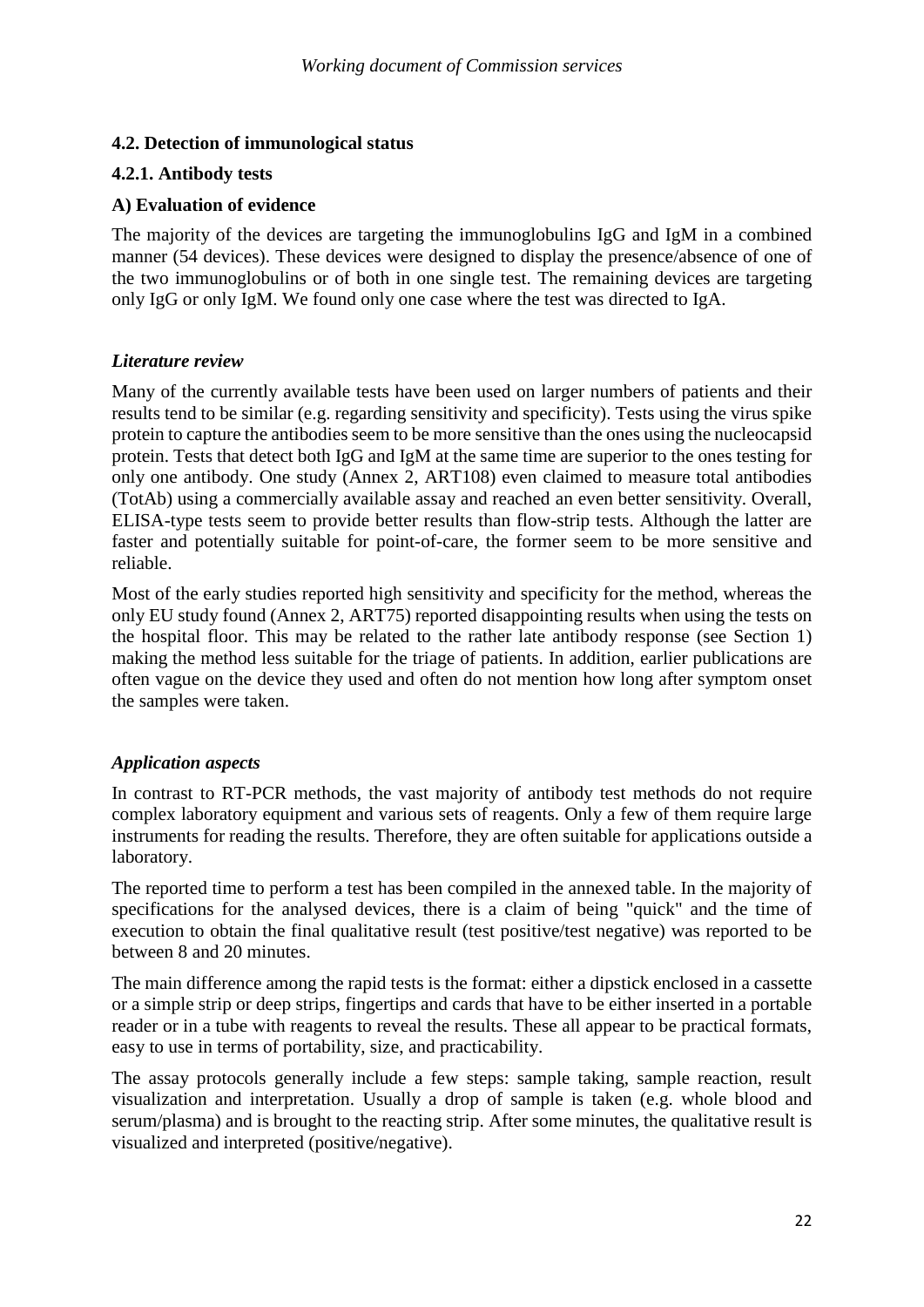In the minority of evaluated devices, the time range was up to 120 minutes because the test (the classical ELISA) procedure was more demanding, meaning that it required additional laboratory resources (e.g. anticoagulants, non-portable reader, plate incubator, trained personnel).

For many of the searched devices the time of operation was not explicitly reported or found. However, it was claimed that they are "quick".

In all cases, the cost was only available upon request for the devices.

## *Quality Control*

For the majority of devices an internal control was included. The control consisted of a builtin line to monitor procedural mistakes and reagent defects. In the case of the classical ELISA (up to 120 min), a positive and a negative control are included.

## *Analytical performance*

## *Limit of Detection (LOD)*

Only very limited information was available on the LOD of the analysed devices. It should be noted that almost all of them provided a qualitative (positive/negative for presence/absence) result and do not quantify the antibody amount further.

#### *Specificity*

Cross-reactivity was not reported for the majority of the analysed devices.

#### *Efficiency, robustness, precision*

No information on the efficiency, robustness and precision as defined in Section 4.2.1B was found.

## *Clinical performance*

No information was found in the sources searched about the results of clinical performance studies. When available, claims about both the diagnostic sensitivity and specificity were variable in the overall range of 81-98%.

The annexed table lists the available information.

## **B) Proposed performance criteria**

The analytical and clinical performance criteria are described below. In addition to this, guidance on descriptive information, quality control and safety measures is given.

## *Descriptive information*

Essential requirements are laid down in Annex I of the IVDD. More specifically, for the testing of human antibodies against SARS-CoV-2 or SARS-CoV-2 specific antigen respectively, the following descriptive information is of particular importance: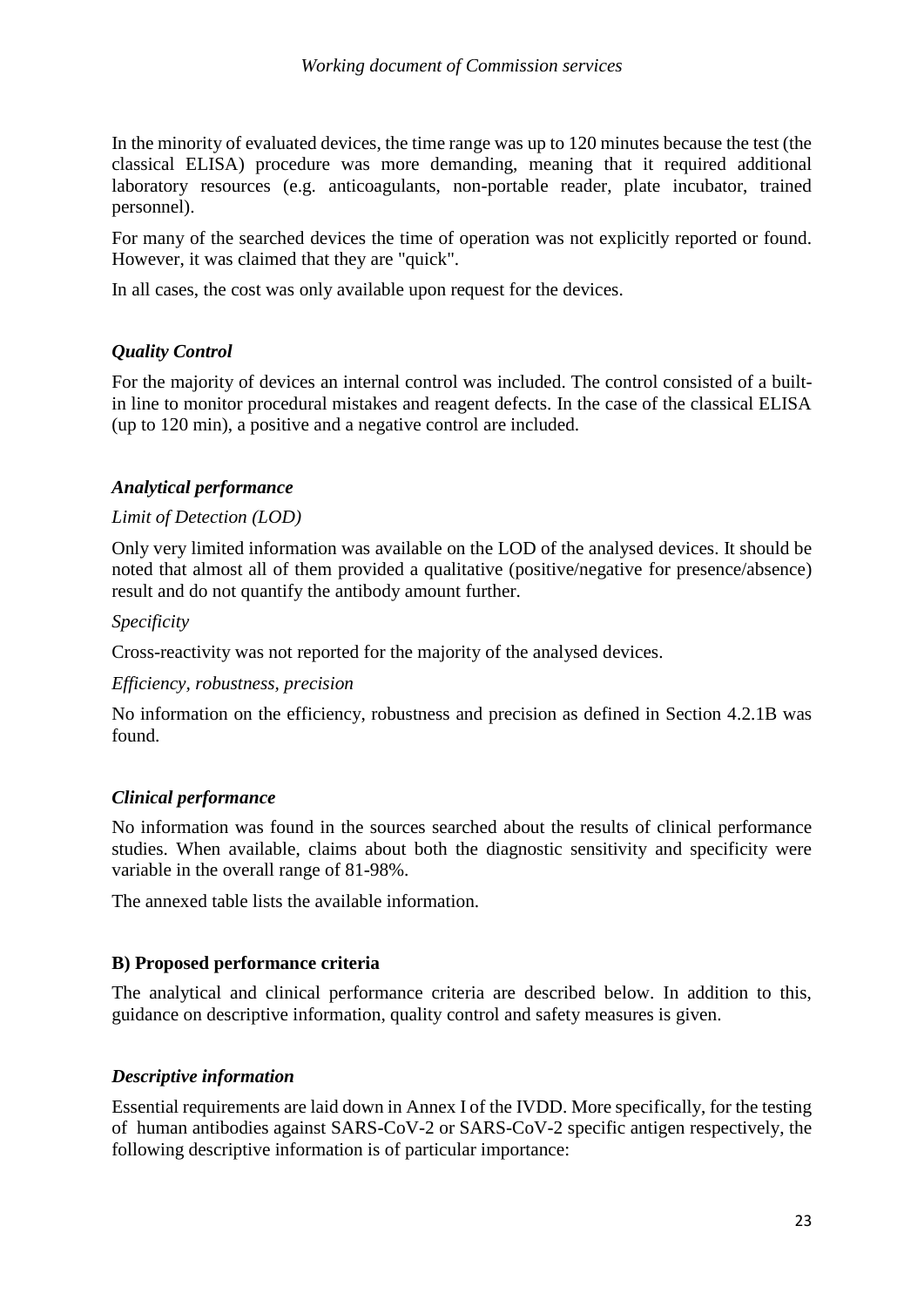- Test type: e.g. manual heterogeneous immunoassay, automated immunoassay, rapid test, point-of-care test (POCT);
- nature of the test result: quantitative, semi-quantitative or qualitative ;
- measured target: SARS-CoV-2 specific antigen or human antibodies against SARS-CoV-2. In case of antibodies the immunoglobulin class should be specified, i.e. IgG, IgM or IgA;
- individuals intended to be tested: e.g. patients with suspected SARS-CoV-2 infection, individuals who have been vaccinated, general population;
- type of specimen that can be tested: e.g. oropharyngeal swab sample, whole blood, serum or plasma (EDTA or Heparin), its pretreatment (e.g. required dilution), stability and storage ;
- required qualification level of the staff needed, indication whether any particular training is required;
- guidance on the interpretation of results: e.g. cut off, grey zone, result not being suitable as a sole basis of diagnosis, further testing needed to obtain a reliable result, testing on follow-up samples taken after a recommended time period;
- potential limitations: e.g. possible reasons for false negative or false positive results, known cross-reactions.

Moreover, a short description of the method principle should be provided including the following information:

- Solid support and vessel where the immunoassay takes place (e.g. microplate strips with pre-coated wells, test cassette);
- detection principle (e.g. enzyme-linked colorimetry, fluorescence, colloidal gold);
- if necessary, the reading interval time, i.e. first time point when a reliable result can be read until the time point beyond which the read result is no longer reliable.

A complete list of reagents, either provided (in case of devices) or needed (in case of test methods and devices), should be described as well as the necessary consumables and equipment. The composition of this list depends on the test type:

- For manual immunoassays:
- Reagent kits including calibrators and positive and negative controls
- Plate type
- ELISA washers and readers
- Common laboratory equipment like tips, pipettes, tubes…
	- For automated tests:
- Automated platform or instrument (including software)
- Reagent kits
- 96 well plates and/or dedicated sample cups
	- For rapid tests:
- Test cassettes
- Reagents
- Detection system (if applicable)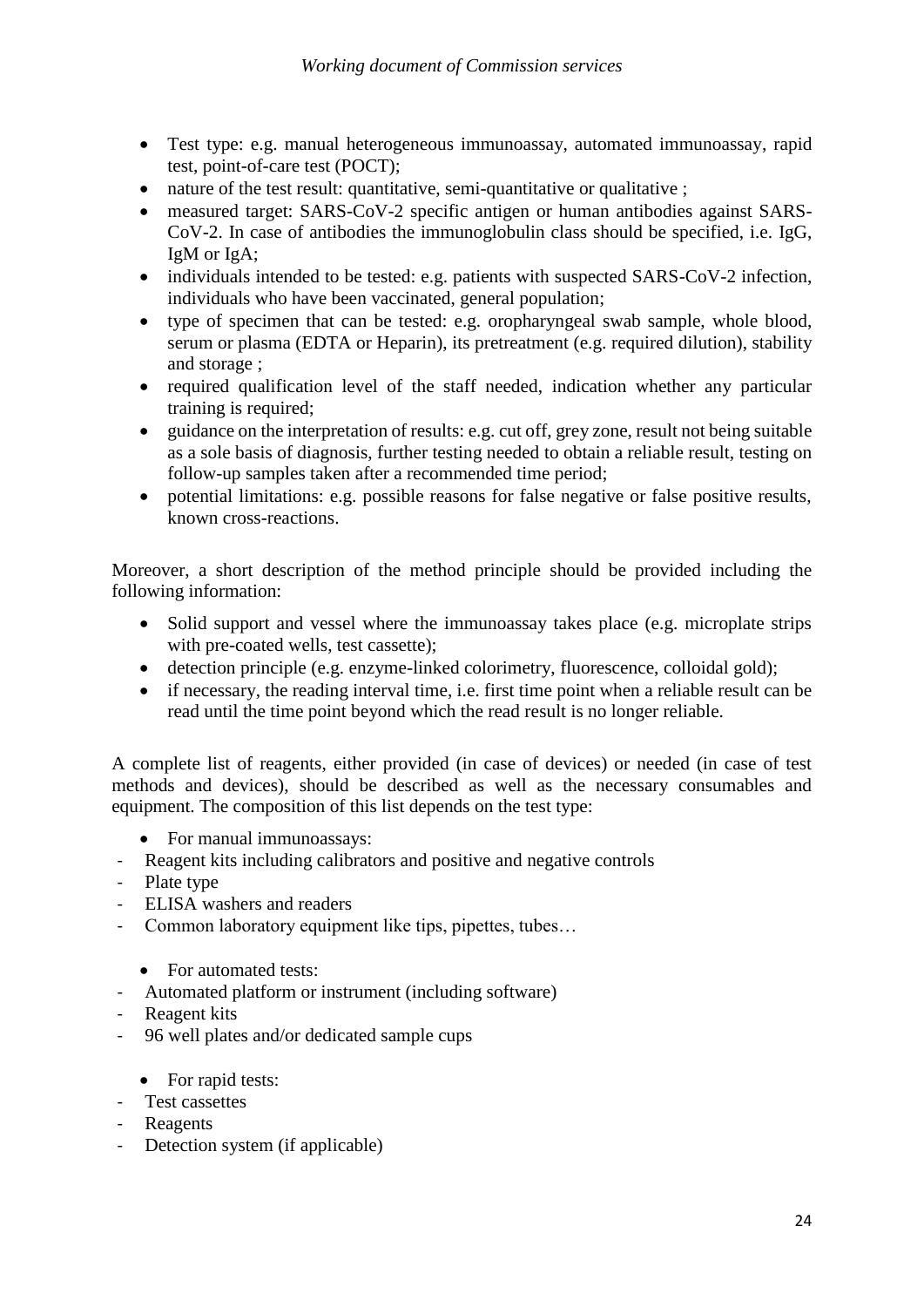For reagents, the expiration date and instructions concerning their storage and handling (e.g. reconstitution of lyophilised material and reagents) should be stated.

## *Quality control*

The design of the quality controls depends on the test format and the type of test results:

• For manual and automated immunoassays tests:

Positive and negative controls should be analysed in parallel with the specimens in each run. In case of quantitative or semi-quantitative immunoassays the measurement results obtained for the controls shall fall within predetermined limits. In case of devices, these controls should be included in the device or clear information about required controls should be provided.

• For rapid tests and POCT:

These tests should include a migration control line. A test result is only valid, if the control line is visible. In addition, positive and negative controls should be tested under specific circumstances (e.g. a new lot of tests, a new operator, a new test environment).

#### *Safety measures*

It is of the utmost importance that proper biosafety guidelines are followed by clinical laboratories when handling samples from suspected COVID-19 patients. The [laboratory](https://www.who.int/publications-detail/laboratory-biosafety-guidance-related-to-coronavirus-disease-2019-(covid-19))  [biosafety guidance related to the coronavirus disease](https://www.who.int/publications-detail/laboratory-biosafety-guidance-related-to-coronavirus-disease-2019-(covid-19)) issued by the World Health Organization should be taken into account where applicable.<sup>9</sup>

## *Analytical performance*

## *Limit of detection (LOD)*

The LOD can be determined by testing a dilution series of one or more samples with a known amount of the measured target. Ideally, certified reference materials should be used. As long as these are not available for the SARS-CoV-2 antigen and SARS-CoV-2 antibodies, respectively, in-house developed control materials should be used to allow a consistent LOD determination over various batches of the devices or reagents.

Tests that provide qualitative test results do not often use a numerical value for their assay cutoff. In the absence of a suitable reference material it might not be feasible to estimate the concentration of the measured target at the assay's cut-off. Nevertheless, the way in which the cut-off was selected to obtain a reliable differentiation between positive and negative specimens should be described.

#### *(Analytical) Selectivity*

Cross-reactivity refers to the potential of false positive results due to present (for antigen and antibody tests) or past (for antibody tests only) infections or vaccinations (for antibody tests only) that are not linked to the SARS-CoV-2 virus.

The effect of the following infections or vaccinations should be evaluated:

- Infections with the common human pathogenic coronaviruses like HCoV-HKU1, -NL63, -OC43, or -229E;
- infections with influenza viruses and other respiratory viruses;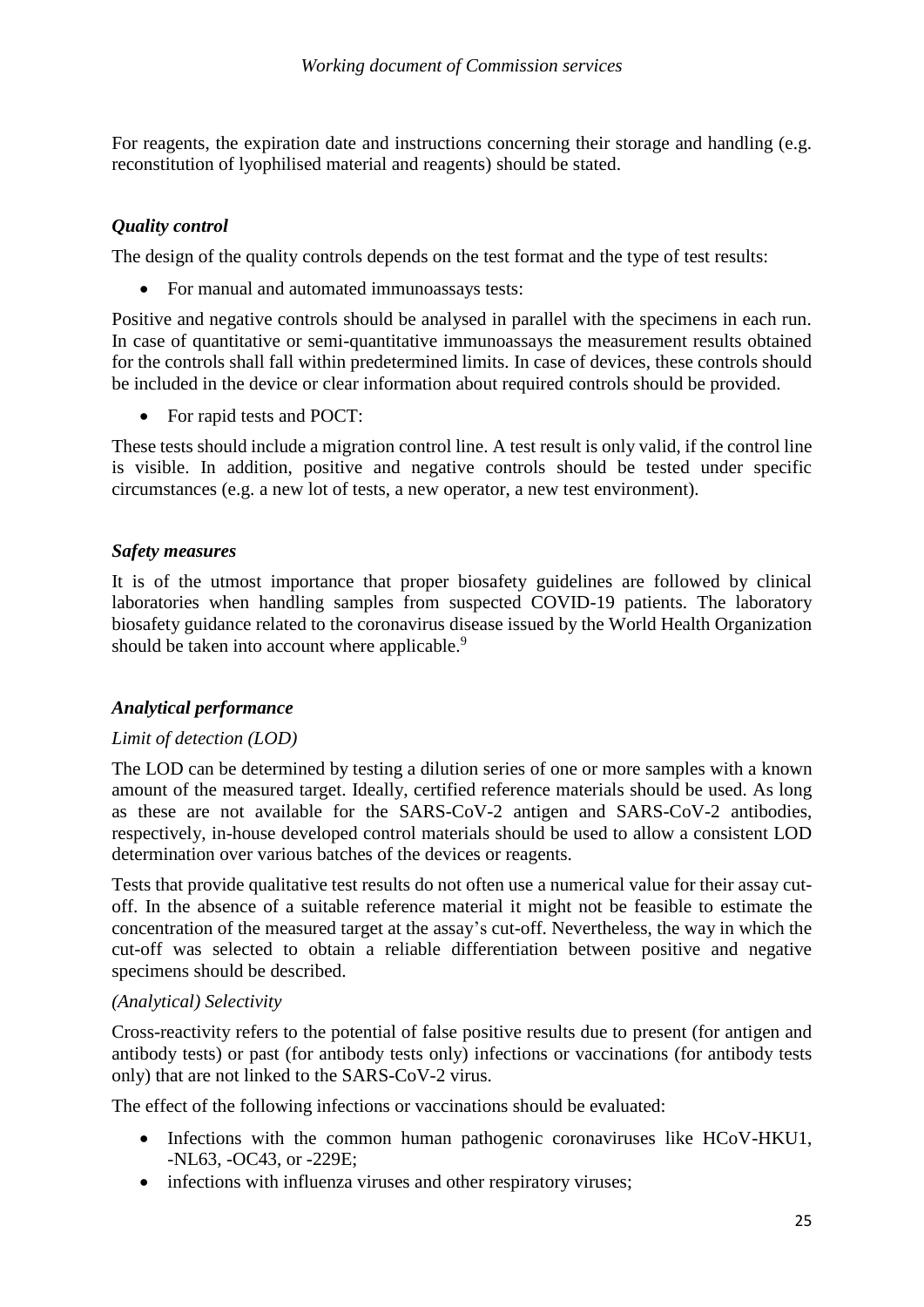- vaccination against influenza viruses;
- acute bacterial pneumonia.

Moreover, the effect of past infections with the closely related virus strains SARS-CoV  $(-1)$ and MERS-CoV could also be investigated.

The potential for wrong testing results (both false negative and false positive) arising from interferences from at least the substances/conditions listed below should be investigated:

- Samples with **autoantibodies such as rheumatoid factor and anti-nuclear antibodies** (ANA);
- samples with elevated IgG and IgA levels;
- samples from pregnant women, especially multipara (women who had more than one pregnancy);
- samples with high concentrations of haemoglobin (haemolytic), triglycerides (lipaemic) and bilirubin (icteric);
- samples with human antibodies against components of the expression system used to produce the antigens or antibodies present in the reagents of the immunoassay;
- samples of individuals treated with relevant medicines like
	- o antiviral and antibacterial drugs,
	- o common anti-inflammatory drugs (acetylsalicylic acid, paracetamol, ibuprofen)
	- o common anti-hypertensive drugs,
	- o common anti-diabetic drugs,
	- o drugs currently used against COVID-19 in clinical studies (e.g. hydroxychloroquine)

#### *Robustness*

Robustness refers to the capacity of an immunoassay to remain unaffected by small variations in the test parameters. Therefore, the effects of the following parameters should be evaluated:

- incubation time;
- temperature.

Clear limits should be set for those parameters that have a significant impact on the outcome of the testing results.

#### *Precision*

Both repeatability (i.e. testing the same sample under the same conditions) and reproducibility (i.e. testing the same sample under variable conditions such as different reagent kits, days, different analysts, or different instruments) should be assessed.

For the presence/absence testing these precision parameters can be expressed as the percentage of agreement.

#### *Clinical performance*

The analytical performance criteria are usually evaluated on a number of well-defined laboratory samples and extreme patient samples. The next step in the validation process should be a clinical performance study which mimics as much as possible a real-life situation. In this study a number of both known positive and negative samples are tested and the following parameters should be determined: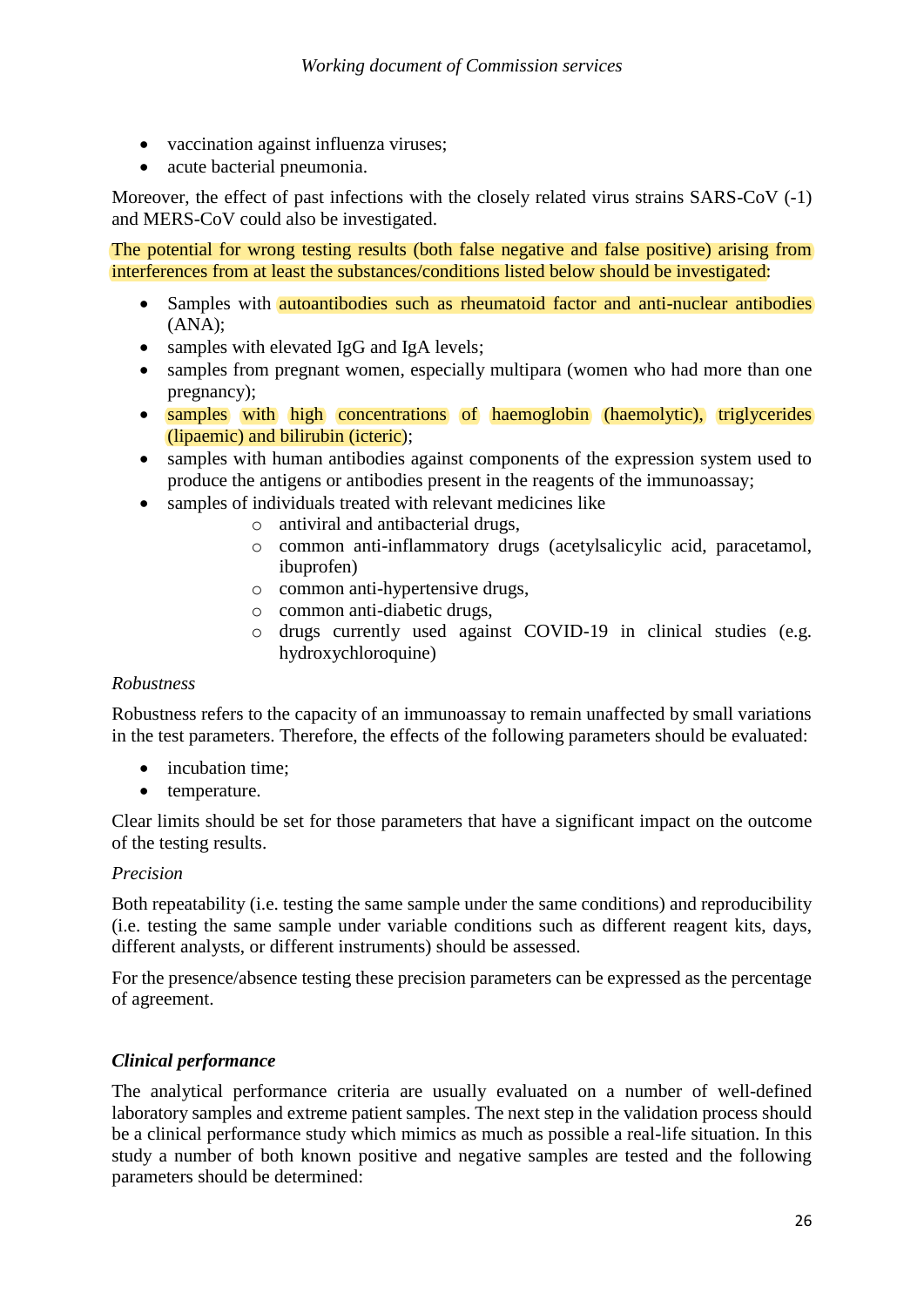- Diagnostic sensitivity, i.e. the percentage of the true positive samples that gave a positive result with the antibody test;
- Diagnostic specificity, i.e. the percentage of the true negative samples that gave a negative result with the antibody test.

The determination of the diagnostic sensitivity and specificity requires well-characterized samples, i.e. true negative and true positive samples. This is challenging in the specific case of antibodies against the SARS-CoV-2 virus, as there is no reference antibody test available at the time of writing this report. Currently, it is recommended to evaluate the diagnostic sensitivity in a group of individuals with a present infection (several days after onset of COVID-19 symptoms) or a past infection with the SARS-CoV-2 virus. Both the present and the past infection should have been proven by a positive result with a reference RT-PCR method during the infection. The diagnostic specificity of antibody tests would require the availability of specimens from individuals that had never been in contact with the SARS-CoV-2 virus. Considering the worldwide spread of the virus it is recommended to use specimens which were collected before November 2019.

Once a reference anti-SARS-CoV-2 antibody immunoassay would be established, the next step in the validation process should be the clinical performance evaluation of the diagnostic accuracy of the antibody test under assessment for the two distinct intended uses: (a) SARS-CoV-2 infection detection/diagnosis and (b) determination of specific antiviral immunity.

## (a) SARS-CoV-2 antibody tests used for indirect detection of a SARS-CoV-2 infection:

The determination of diagnostic accuracy should be performed in clinical studies using headto-head comparison between results from one or more antibody tests under assessment and those of the reference RT-PCR test in the intended to be tested target population.

The diagnostic accuracy is composed of:

- Diagnostic sensitivity: Proportion of those individuals with the target condition (infected individuals with reference SARS-CoV-2 RNA true positive specimen sampled at least several days after onset of the COVID-19 symptoms) who test positive with the antibody test;
- Diagnostic specificity: Proportion of those individuals without the target condition (infection-free individuals with reference SARS-CoV-2 RNA true negative specimen and without any history of SARS-CoV-2 infection) who test negative with the antibody test.

For SARS-CoV-2 antibody tests intended for indirect detection of a SARS-CoV-2 infection the diagnostic sensitivity is the most crucial parameter, as the false negative rate should be as low as possible.

## (b) SARS-CoV-2 antibody tests used for determination of the immune status against SARS-CoV-2:

The determination of diagnostic accuracy of antibody tests of interest should be performed in clinical studies using head-to-head comparison between results from one or more antibody tests under assessment and those of the reference antibody test in the intended to be tested target population. The diagnostic accuracy is composed of: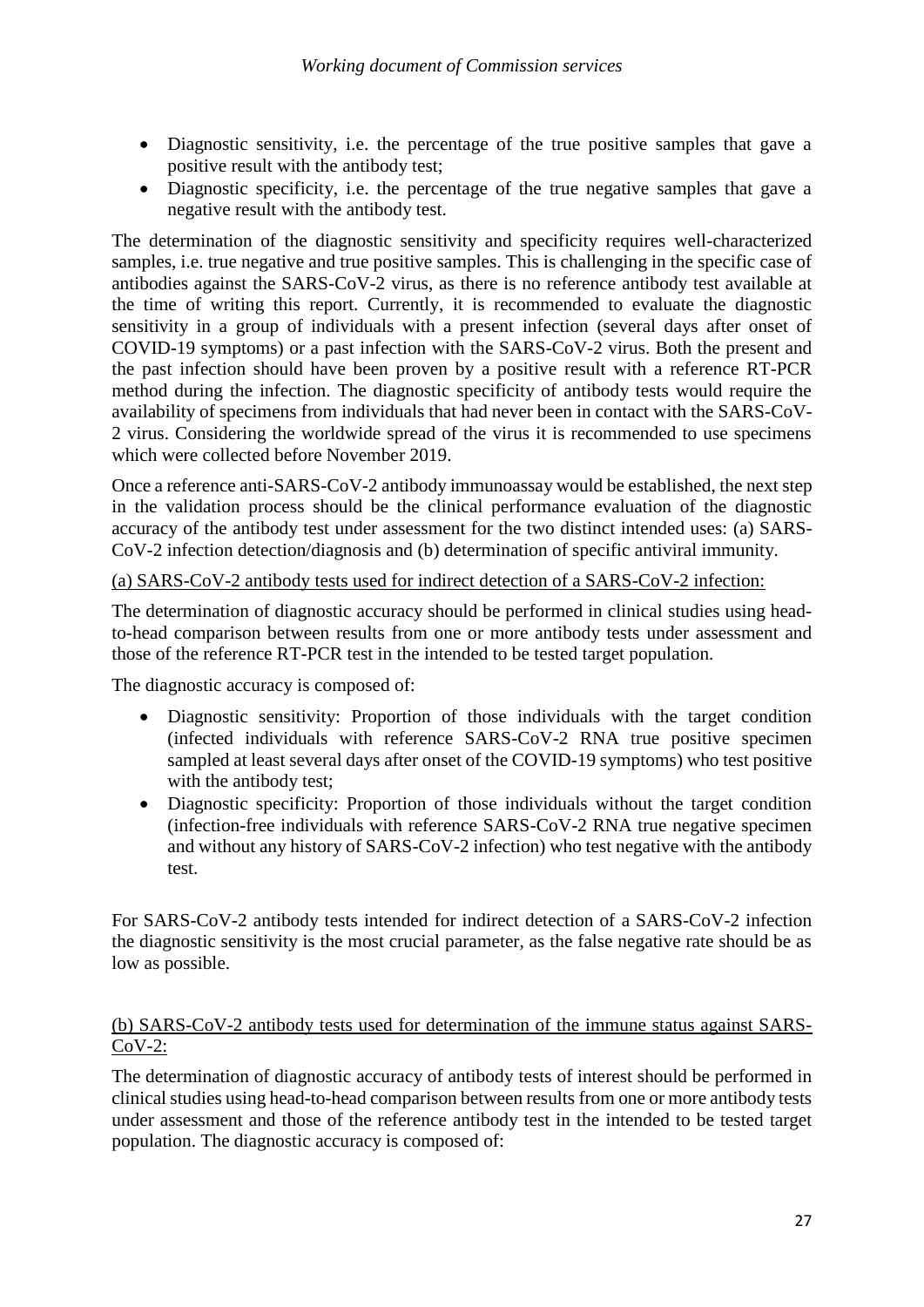- Diagnostic sensitivity: Proportion of those individuals with the target condition (immune individuals with reference SARS-CoV-2 antibody test true positive specimen) who test positive with the antibody test;
- Diagnostic specificity: Proportion of those individuals without the target condition (non-immune individuals with reference SARS-CoV-2 antibody test true negative specimen) who test negative with the antibody test.

For SARS-CoV-2 antibody tests intended for the determination of the immune status against SARS-CoV-2 the diagnostic specificity is the most crucial parameter, as the false positive rate should be as low as possible.

The number of patients (sample size) to be included in the study should be determined by statistical power calculation for a desired precision level of the accuracy estimates. The study report should provide the estimates of diagnostic sensitivity and specificity with confidence intervals. The STARD 2015 (STAndards for Reporting Diagnostic accuracy studies) should be followed<sup>26</sup>. It is recommended to report the 95 % confidence interval for the estimates of both the diagnostic sensitivity and the diagnostic specificity.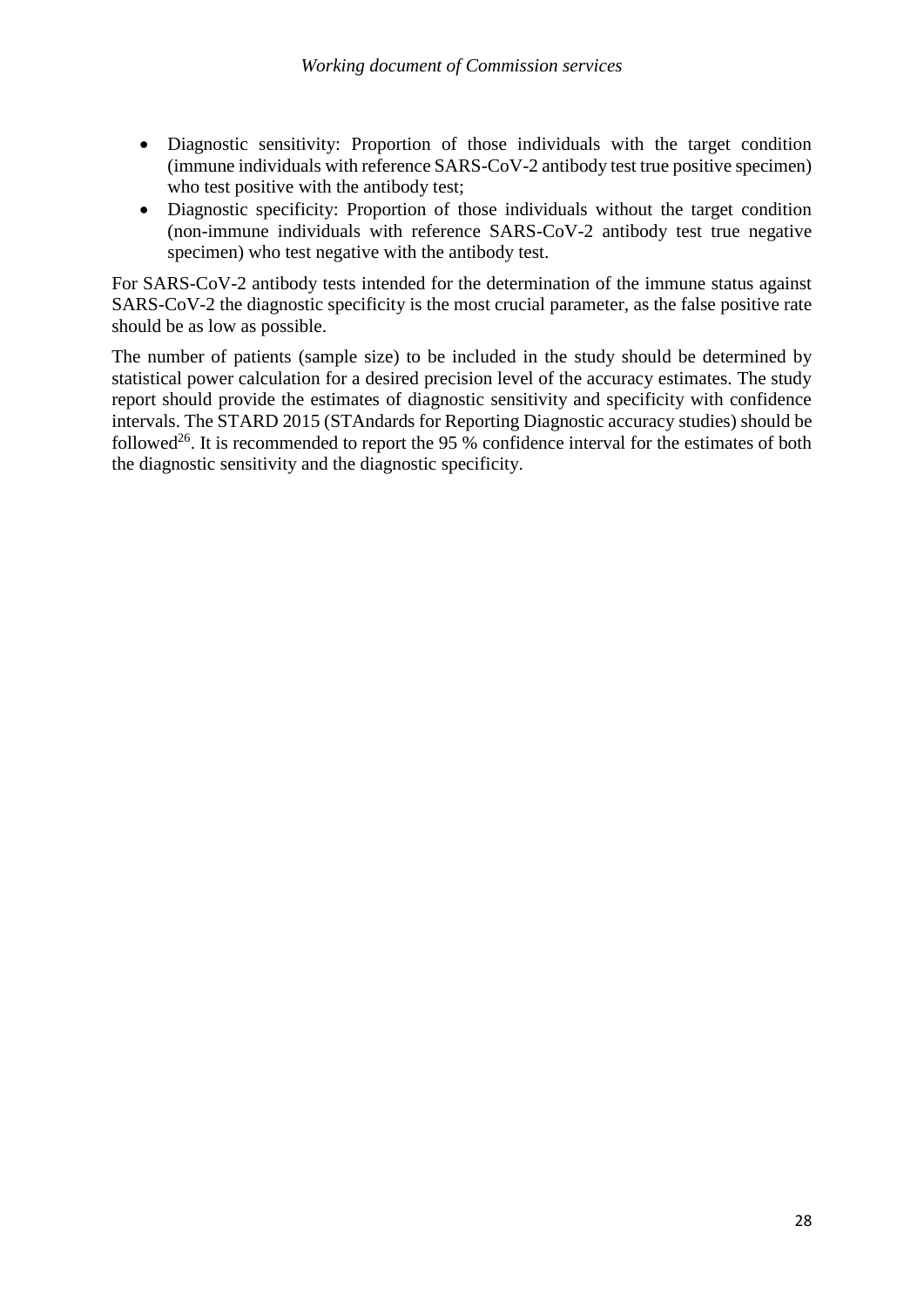# **5. Conclusions and recommendations**

## *Literature review of RT-PCR tests*

Performance parameter information summarised in this report was self-reported by the manufacturer or distributor of the device, with no access to details or raw data for the studies that created these quality parameters.

Unless and until the results of independent validation studies are made available for some of the other devices in the annexed table, we would recommend the use of the ones that explicitly declare the implementation of a WHO protocol, in view of the availability of information on the previous use of methods based on the same sets of primers and probes.

## *Literature review of antigen tests*

From the information that was retrievable from the literature and other sources, current antigen tests are so far not accompanied by sufficient proof of evidence regarding their performance characteristics.

## *Literature review of antibody tests*

Currently, a comparison of the available antibody tests (devices) is not possible, because there is an almost complete lack of proper validation and standardisation among antibody targeting methods. Reported performance parameters are difficult to compare. Even in the literature analysed it is, for example, not always mentioned how long after infection the samples were taken, and 'true positive' and 'true negative' samples are often chosen in a different manner. Information on performance parameters is usually self-reported by the manufacturer or distributor of the device, with no access to details or raw data for the studies that produced these quality parameters.

It was found in the analysis of close to 100 immunoassay devices that data on false negatives, false positives and cross-reactivity are practically never reported. Only a few of them mentioned 'cross reactivity' with other viruses that could be associated with false positive results.

## *General*

- Currently a rapidly expanding number of SARS-CoV-2 RNA tests (mostly by RT-PCR) and tests for antibodies against the coronavirus (mostly immunoassays) are appearing in the literature and on the market. A small number of antigen tests are also available ;
- There is a clear mismatch between the currently existing or reported quality assurance information about the COVID-19 tests/devices and the performance criteria proposed above, which are based on the principles of good analytical (testing) practice and corresponding international standards such as ISO/IEC 17025 and ISO 15189 ;
- There is an urgent need to properly assess (i.e. validate) the performance of existing and emerging test methods targeting the viral RNA, SARS-CoV-2 as antigen or its antibodies (see also Annex 3);
- The most critical performance parameters for reliable diagnostic decisions are:

 $\blacksquare$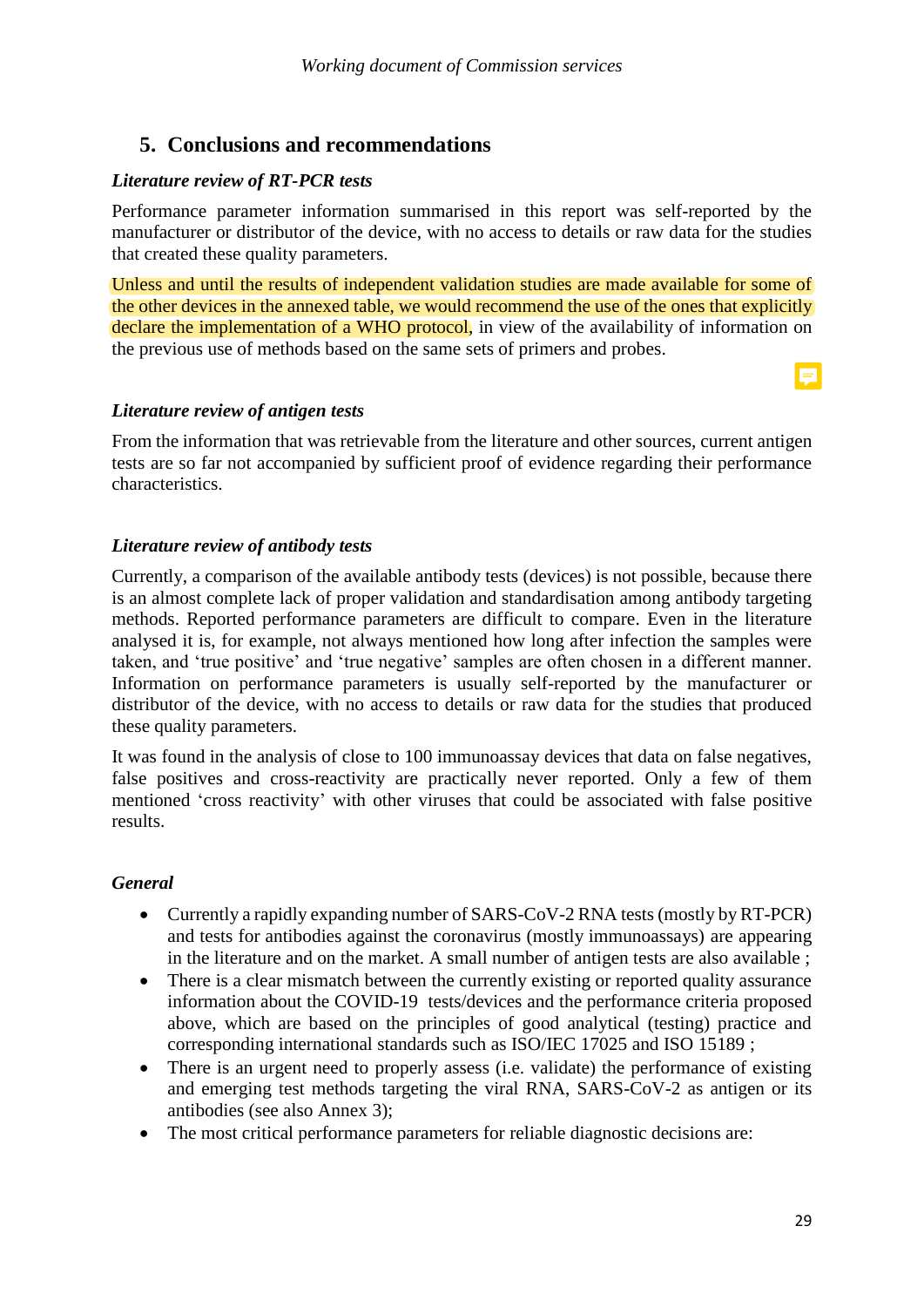- o for identifying if a person is infected with SARS-CoV-2: the diagnostic sensitivity of the RNA or antigen test, as false negative test results have to be avoided;
- o for identifying the persons who have developed an immune response against SARS-CoV-2: the diagnostic specificity of the antibody test, as false positive test results have to be avoided.
- For that purpose, as well as for the comparison of the performance of different tests, the required quality benchmarks, i.e. well-characterised reference (control) materials mimicking real patient samples, and reference test methods have to be inventoried, verified or established as soon as possible. In addition, more proficiency testing exercises should be organised allowing laboratories to demonstrate their COVID-19 testing competence.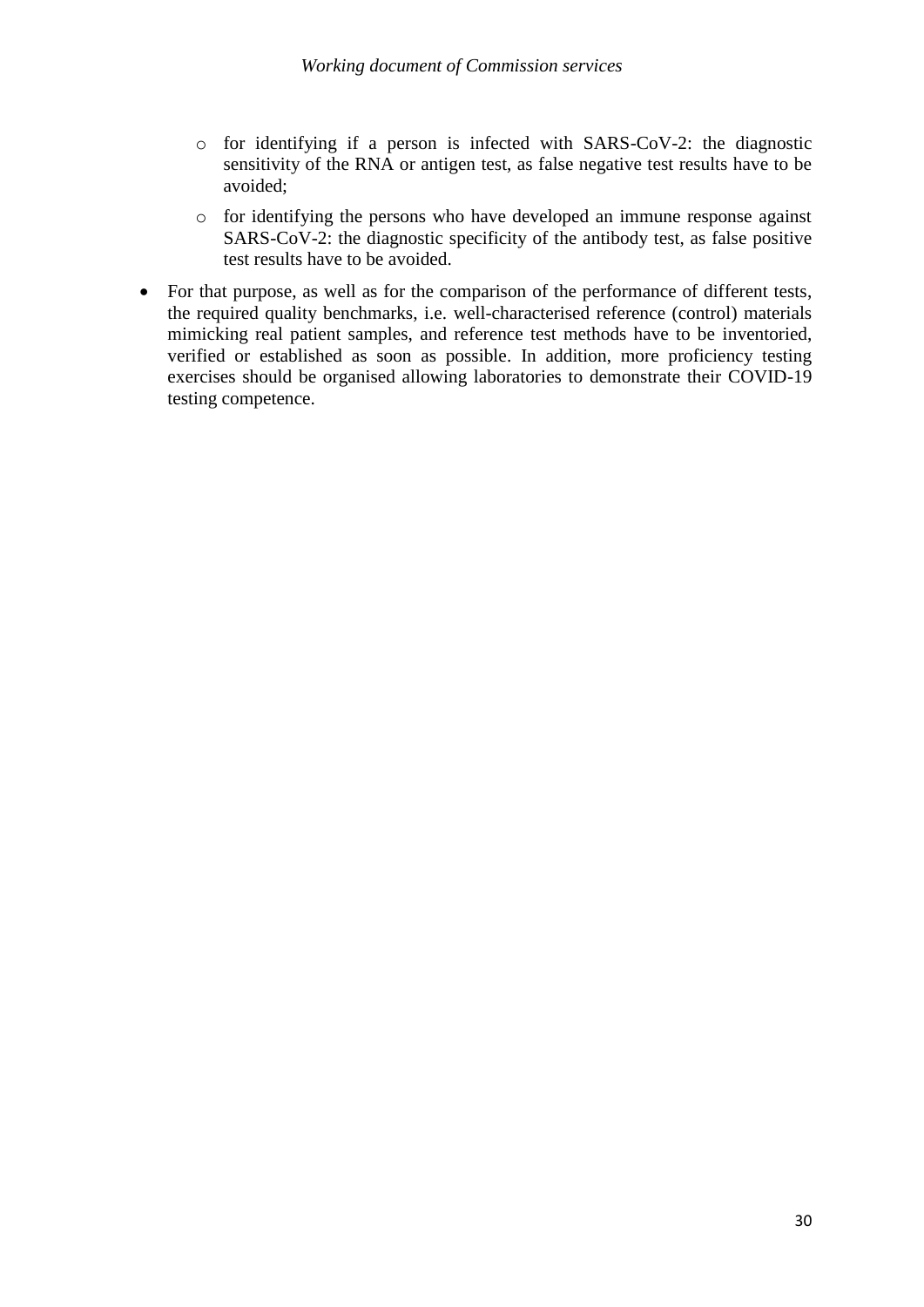# **Scientific terminology used**

## *Limit of detection (LOD)*

The LOD represents the lowest concentration of the measured target (number of virus RNA fragments, antigens from the SARS-CoV-2 virus or antibodies against the SARS-CoV-2 virus) at which approximately 95% of the replicate measurements on samples containing the target give a positive result.

## *Precision*

The term precision refers to the closeness of agreement between independent test results obtained under stipulated conditions. Both repeatability (i.e. measuring the same sample under the same conditions) and reproducibility (i.e. measuring the same sample under variable conditions such as different reagent kits, days, different analysts, or different instruments) are important performance characteristics.

#### *Selectivity*

Selectivity refers to the extent to which the test can be used to determine particular analytes in mixtures or matrices without interferences from other components of similar behaviour.

(from: IUPAC in Pure Appl. Chem. 73, 1381-1386 (2001))

## *(analytical) Specificity*

Capability of a measuring system, using a specified measurement procedure, to provide measurement results for one or more measurands which do not depend on each other nor on any other quantity in the system undergoing measurement.

(from EN ISO 18113-1:2011)

#### *(analytical) Sensitivity*

Quotient of the change in an indication of a measuring system and the corresponding change in a value of a quantity being measured.

(from ISO/IEC Guide 99:2007)

## *Robustness*

Capacity of an [analytical method t](https://www.iso.org/obp/ui/#:term:2.3.3)o remain unaffected by small but deliberate variations in method parameters.

(from ISO 18158:2016)